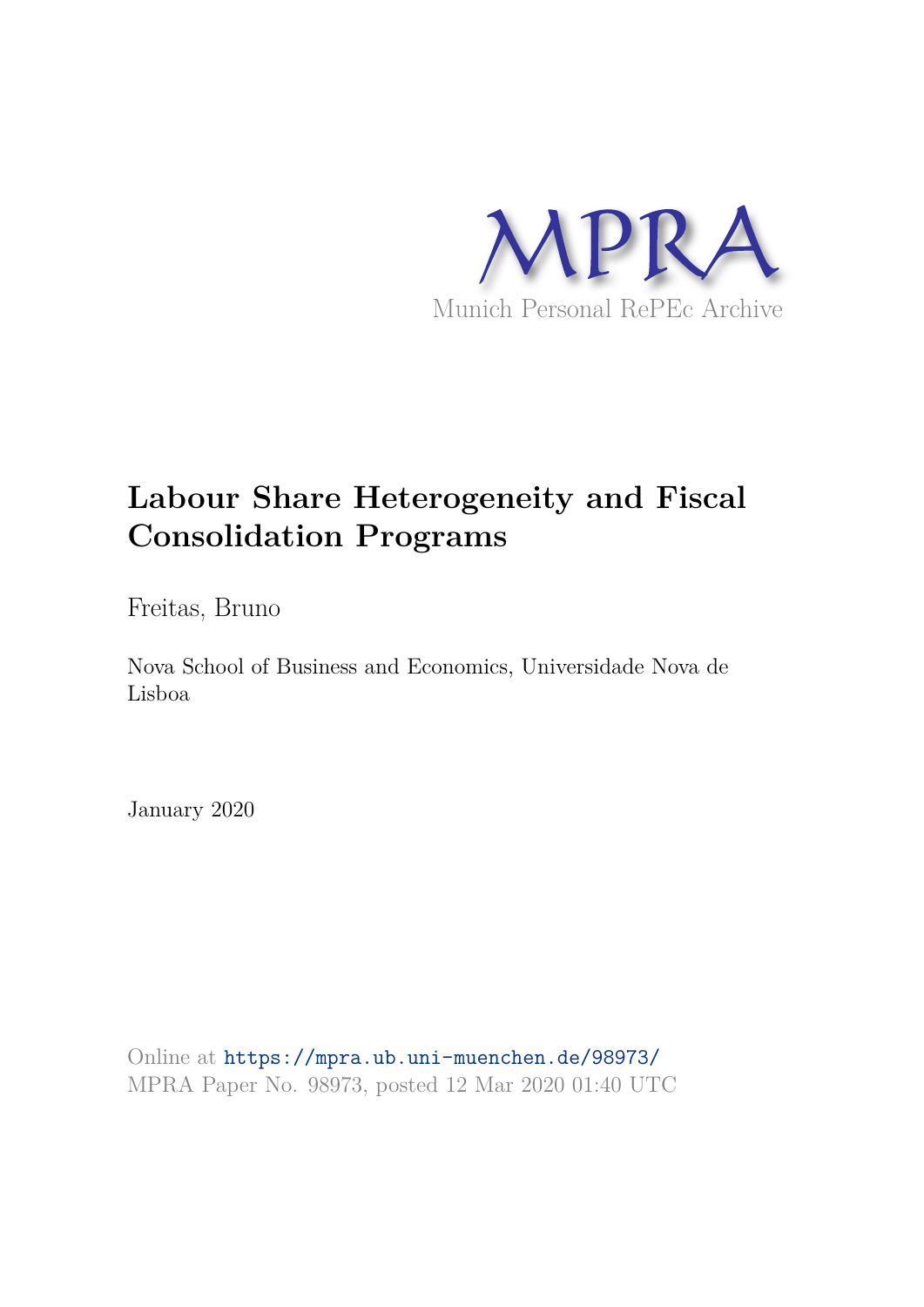# **Labour Share Heterogeneity and Fiscal Consolidation Programs** <sup>∗</sup>

Bruno Freitas †

January, 2020

#### **Abstract**

We show that the labour share of income is an important factor affecting the mechanisms behind fiscal consolidation programs, thus requiring consideration when evaluating fiscal multipliers across countries. We calibrate a life-cycle, overlapping generations model to match key characteristics of different European economies and evaluate the recessive impacts of fiscal consolidation programs. We find a positive relationship between the labour share and the impact fiscal multipliers generated by our model. This result directly follows from the higher weight of labour on production and the lower opportunity cost of leisure present in economies with a higher labour share. Following the impact period, the relationship between the labour share and the fiscal multipliers is dependent on the type of fiscal instrument employed in the consolidation.

*Keywords:* Fiscal Consolidation, Labour Share, Fiscal Multipliers, Public Debt

*JEL Classification:* D33, E21, E62, H31

<sup>∗</sup>A special thank you to professor Pedro Brinca, Miguel H. Ferreira, Tiago Bernardino and Alexandre Carvalho for all their help throughout the making of this paper. To my family, friends and Catarina Morais, whose support, affection and guidance have made this possible. This work used infrastructure and resources funded by Fundação para a Ciência e a Tecnologia (UID/ECO/00124/2013, UID/ECO/00124/2019 and Social Sciences DataLab, Project 22209), POR Lisboa (LISBOA-01-0145-FEDER-007722 and Social Sciences DataLab, Project 22209) and POR Norte (Social Sciences DataLab, Project 22209).

<sup>†</sup>Nova School of Business and Economics, Universidade Nova de Lisboa. Email: brunoestevesfreitas@gmail.com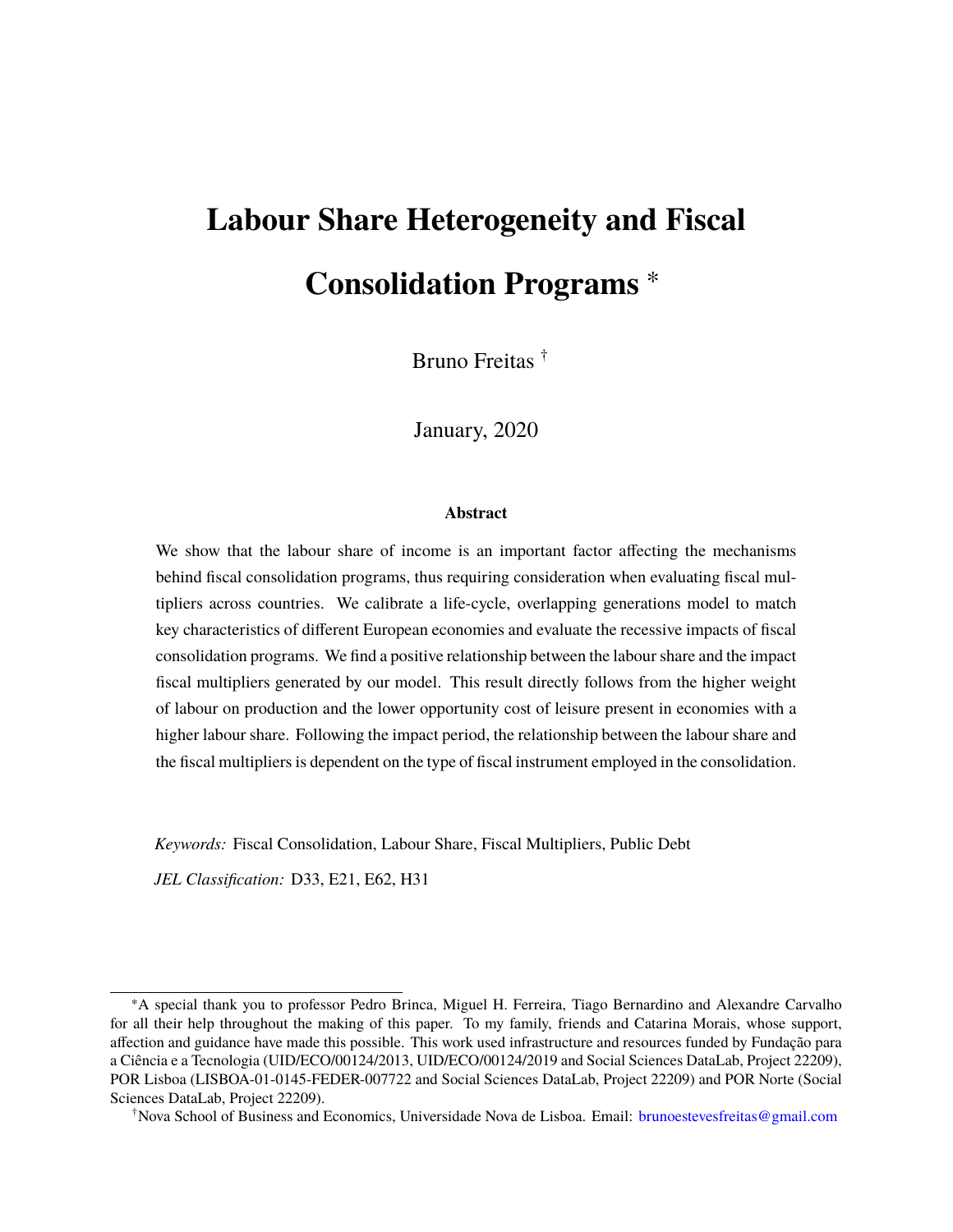## **1 Introduction**

Following the 2008 financial crisis, several European economies were faced with historically high sovereign debt levels. Consequently, many of these countries began developing plans to reduce their indebtedness, either through reductions in government spending, tax increases or a combination of both. This episode brought a renewed interest in fiscal policy, in particular the impacts of fiscal consolidation programs and the fiscal multipliers (see Blanchard and Leigh (2013) and Alesina et al. (2015a)). As standard in the literature, fiscal multipliers are not homogeneous across economies and time, but rather dependent on country characteristics, the state of the economy and the type of fiscal instruments employed. Recent studies have thus focused on trying to pinpoint the sensibility of the fiscal multiplier for each of the aforementioned factors.

A common feature among the literature, namely when performing model calibrations, is the assumption that the labour income share revolves around two-thirds of the overall economy's income. As the labour share measures the fraction of national income accruing to labour (see Krueger (1999)), the assumption that such variable is equal across countries and time is quite strong. Indeed, as we show in Figure 1, there is a pronounced cross-country labour share heterogeneity for a sample of 15 European countries, with values rather different from 66%.

In this paper, we study how the labour share affects the mechanisms behind fiscal consolidation programs. We use the model proposed in Brinca et al. (2016), which is an overlapping generations model with heterogeneous agents, incomplete markets, exogenous credit constraints, uninsurable idiosyncratic risk and a bequest motive as introduced in Brinca et al. (2019b). We begin by calibrating the model to a benchmark economy (Germany) under different labour share values. We then analyze how each of these differently calibrated economies respond to a gradual reduction in government debt, either through a cut in government spending or an increase in labour income taxation. To study whether the relationship between the labour share and the fiscal multiplier is strong enough to hold when taking into account different country characteristics, we perform a multi-country exercise where we calibrate our model to match a wide range of country-specific data moments from a sample of 9 European economies and perform the same fiscal shock.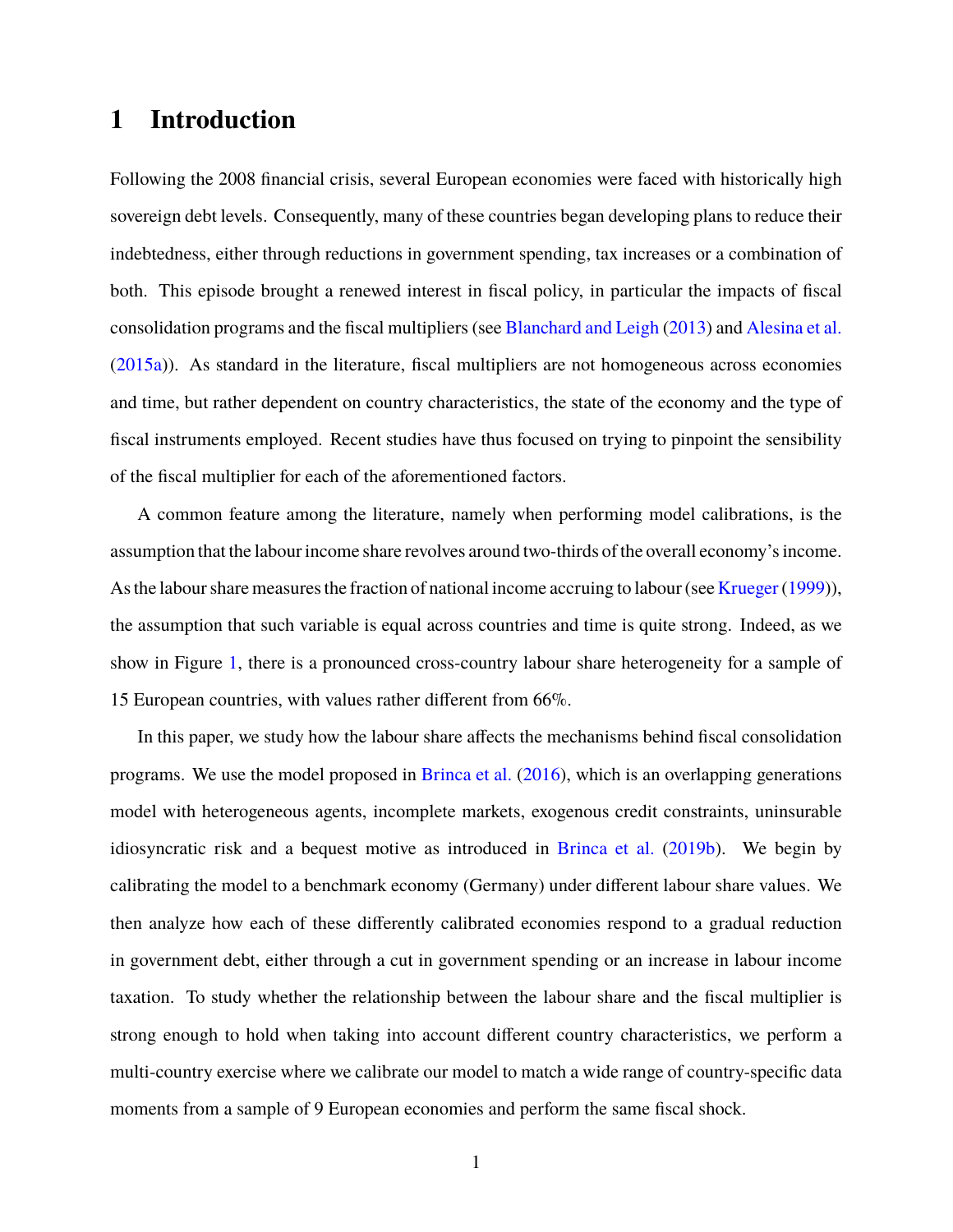

**Figure 1:** Labour share heterogeneity. The reference line corresponds to a labour share value of 66%.

We find that output falls in the short-run due to the fiscal consolidation shock, but gradually converges to a higher level at the end of the debt reduction program. The mechanism is similar to the one proposed in Brinca et al. (2019b): As the government pays its debt, the number of sovereign bonds in the economy decreases, leading households to gradually shift their savings towards physical capital. The consequent increase in the capital-to-labour ratio boosts the marginal productivity of labour, which increases total production. Market clearing conditions imply that the wage rate must equal the marginal productivity of labour, so the wage rate also rises. With gradually increasing wages, the expected life-time income of workers increases. Thus, the labour supply, and consequently output, drop in the short-run.

As is standard in the literature (see Blanchard and Perotti (2002) and Alesina et al. (2015b)), we find that increases in labour taxation have more severe effects than reductions in government spending. Since the disposable income of workers is particularly affected with the tax increase, the short-run labour supply drops considerably more. Such drop is strong enough to make workers consume their savings. Hence, and opposite to the spending reduction scenario, we find that capital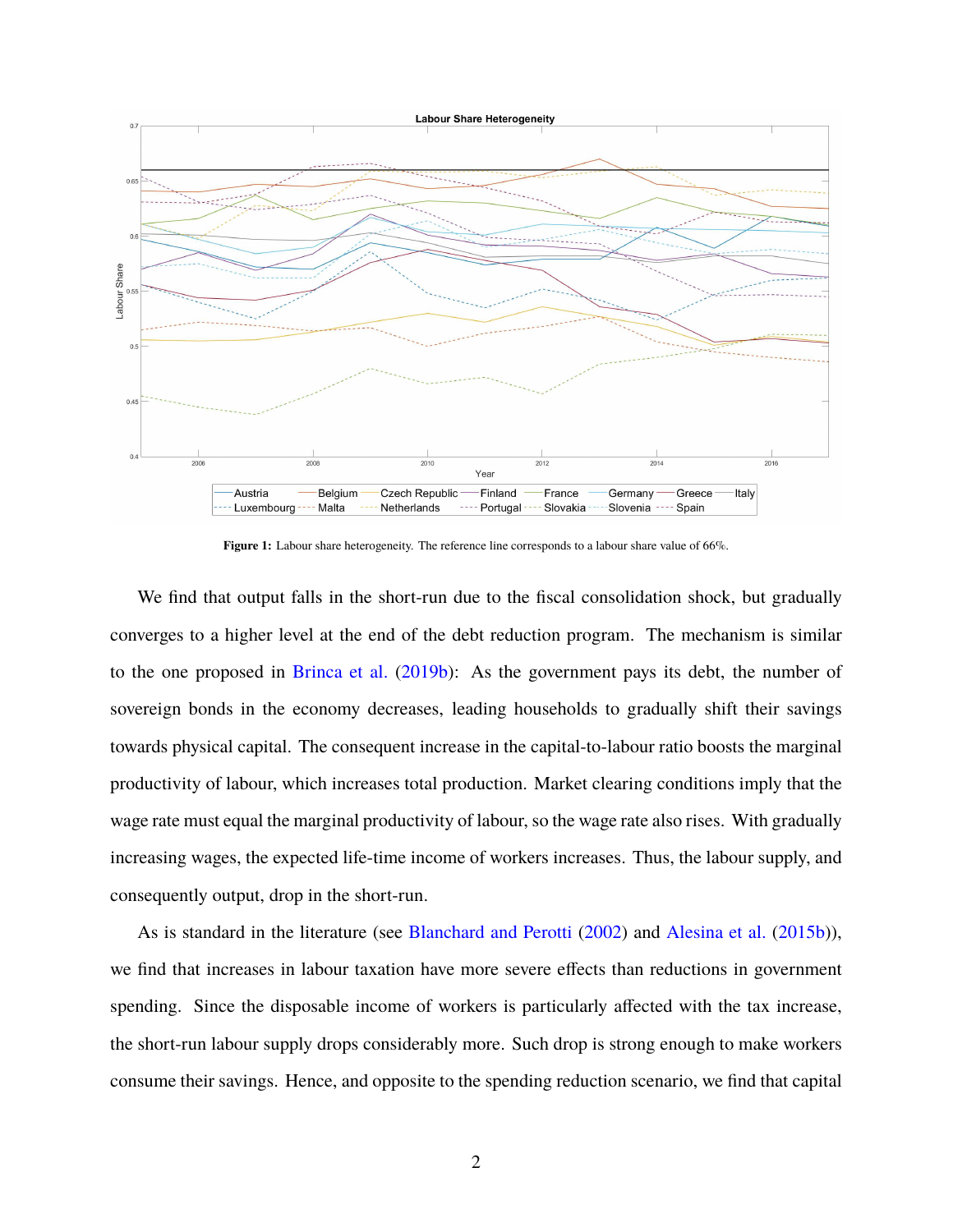actually decreases following the labour tax shock. As such, output drops even further.

We also find a positive relationship between the labour share and the impact fiscal multipliers generated by our model, either through a fiscal consolidation via spending or via labour taxation. As the weight of labour on production is higher, an economy with a higher labour share has a lower capital-to-labour ratio. Subsequently, the marginal productivity of labour is lower, in turn leading to lower total production and lower wage rates. Due to the negative relation between wages and the labour share, the opportunity cost of leisure is lower in economies with a higher labour share, allowing for a higher short-run drop in the labour supply and, consequently, on output. Moreover, as an economy with a higher labour share has a higher weight of labour on production, the same decrease in the labour supply leads to a more pronounced decrease in output. These two distinct effects generate the positive relationship between the labour share and the impact fiscal multipliers.

Regarding the cumulative fiscal multipliers, we find different results dependent on the type of the fiscal consolidation program employed. Under the consolidation via spending, the relationship between the labour share and the fiscal multiplier remains positive throughout all periods. Under the consolidation via taxation, the relationship becomes negative following the first period after the fiscal shock, as the aforementioned drop in capital will have more severe consequences for a higher weight of capital on total production.

In the multi-country exercise, we get that the Spearman correlation between the fiscal multipliers generated by our model and the labour shares is 70.3% when considering a consolidation via spending and -41.0% when considering a consolidation via taxation. These results show that the positive relationship between the labour share and the impact fiscal multiplier holds even when taking into account country-specific data moments.

The remainder of the paper is organized as follows. In section 2 we discuss some of the recent relevant literature. In section 3 we describe the overlapping generations model employed and present the fiscal consolidation experiments. Section 4 details the model calibration. Section 5 describes the mechanisms behind the two types of fiscal consolidation policies and how the labour share affects the chain of events, along with the cross-country exercise. Section 6 concludes.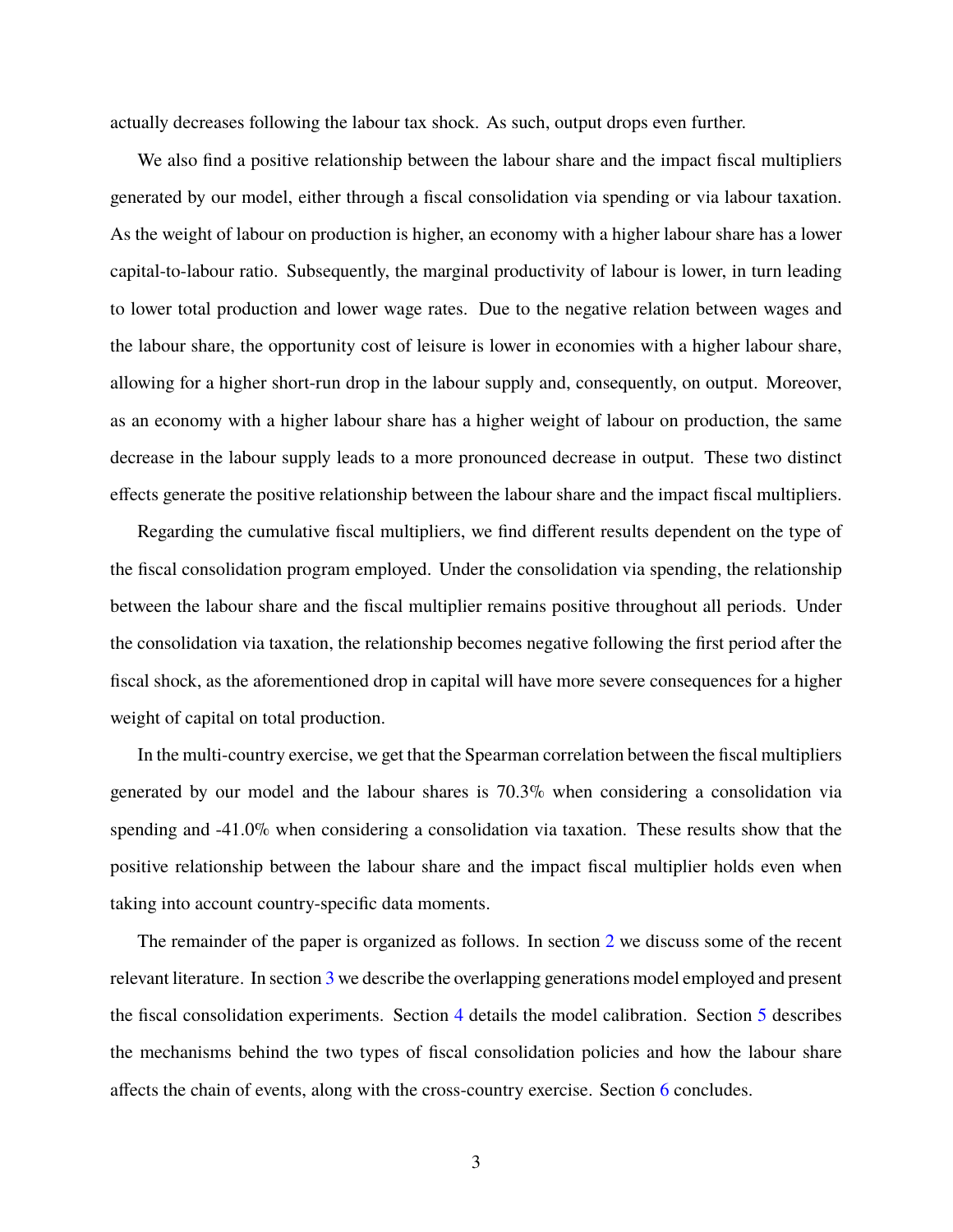## **2 Related Literature**

The literature assessing which factors affect the fiscal multiplier is vast and diverse. Blanchard and Leigh (2013) and Blanchard and Leigh (2014) find that the International Monetary Fund (IMF) severely underestimated the impacts of fiscal consolidation programs across European countries following the Great Recession, thus showing that not all factors affecting the fiscal multipliers were taken into consideration.

Alesina et al. (2015b) study the differences between tax-based consolidations and spendingbased ones. The authors' main finding is that tax-based consolidations are much more costly in terms of output losses, as this type of programs produce deeper and longer recessions. Ilzetzki et al. (2013) show that the fiscal multiplier depends crucially on key country characteristics, such as the level of development, exchange rate regime and openness to trade. They conclude that the fiscal effect is larger in developed countries, operating under predetermined exchange rate and closed to trade. Anderson et al. (2016) find that unexpected government spending shocks have different effects on consumers depending on their income and age levels. Following an unexpected increase in the government spending, consumption levels drop significantly for the wealthiest and workingage individuals, whereas consumption of the poorest increases the most. Pappa et al. (2015) study how corruption and tax evasion relate to the recessive impacts of fiscal consolidation shocks, and find that the increase in taxation motivates production in the shadow economy. As this economy is characterized by considerable lower productivity levels, output drops even further.

Carroll et al. (2014) find that the higher the proportion of financially constrained agents in an economy, the higher the consumption multiplier. This result is a direct consequence of creditconstrained agents exhibiting a higher marginal propensity to consume. Relatedly, Brinca et al. (2016) show that higher wealth inequality is associated with stronger expansionary impacts of increases in government expenditures, precisely because higher wealth inequality is associated with a higher number of credit constrained agents. Brinca et al. (2019b) document a strong positive relationship between income inequality and the output losses deriving from a fiscal consolidation shock. As income inequality induces a precautionary savings behaviour, the share of credit con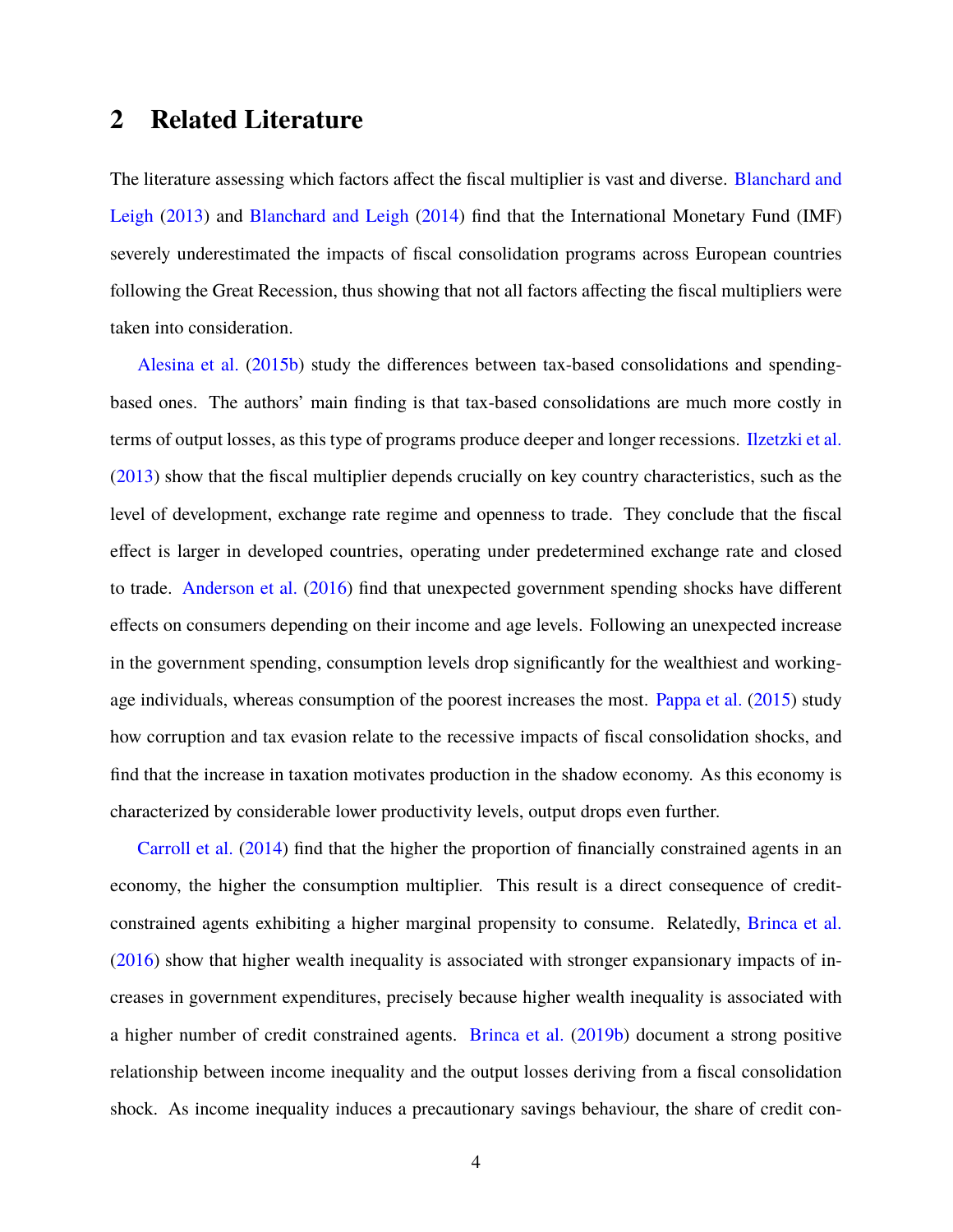strained agents decreases. Given that credit constrained agents do not respond to future income changes, the lower the share of these agents in the economy, the higher the output losses. Brinca et al. (2019a) address the non-linear effects of both expansionary and contractionary fiscal policies, showing that the fiscal multipliers are increasing in the shock.

With regards to the labour share, several studies have attempted to pinpoint the causes of its heterogeneity across countries and time. Technological differences are often presented as one of the main causes (see OECD (2012), Bentolila and Saint-Paul (2003), Arpaia et al. (2009)), since the diffusion of information and communication technologies allows for cheaper capital goods and better production processes, leading to automation and capital deepening. Institutional factors such as the minimum wage, the unemployment rate and benefits, and the bargaining power of workers are also recurrent in the literature. The workers' bargaining power puts upward pressure on the wage rate and, subsequently, on the labour share. Oppositely, high unemployment leads to a decrease in the labour share, since the wage demands of workers are lower. Unemployment benefits put upward pressure on the labour share, as the reservation wages of workers are higher (see OECD (2012), ILO (2013), IMF (2007)).

## **3 Model**

In this section, we detail the model used to study the fiscal consolidation episodes. The model is similar to the one proposed in Brinca et al. (2016), which is an overlapping generations model with heterogeneous agents, incomplete markets, exogenous credit constraints, uninsurable idiosyncratic risk and a bequest motive as introduced in Brinca et al. (2019b)

#### *3.1 Technology*

A representative firm produces output according to a Cobb-Douglas production function:

$$
Y_t(K_t, L_t) = K_t^{\alpha} L_t^{1-\alpha}
$$
\n(1)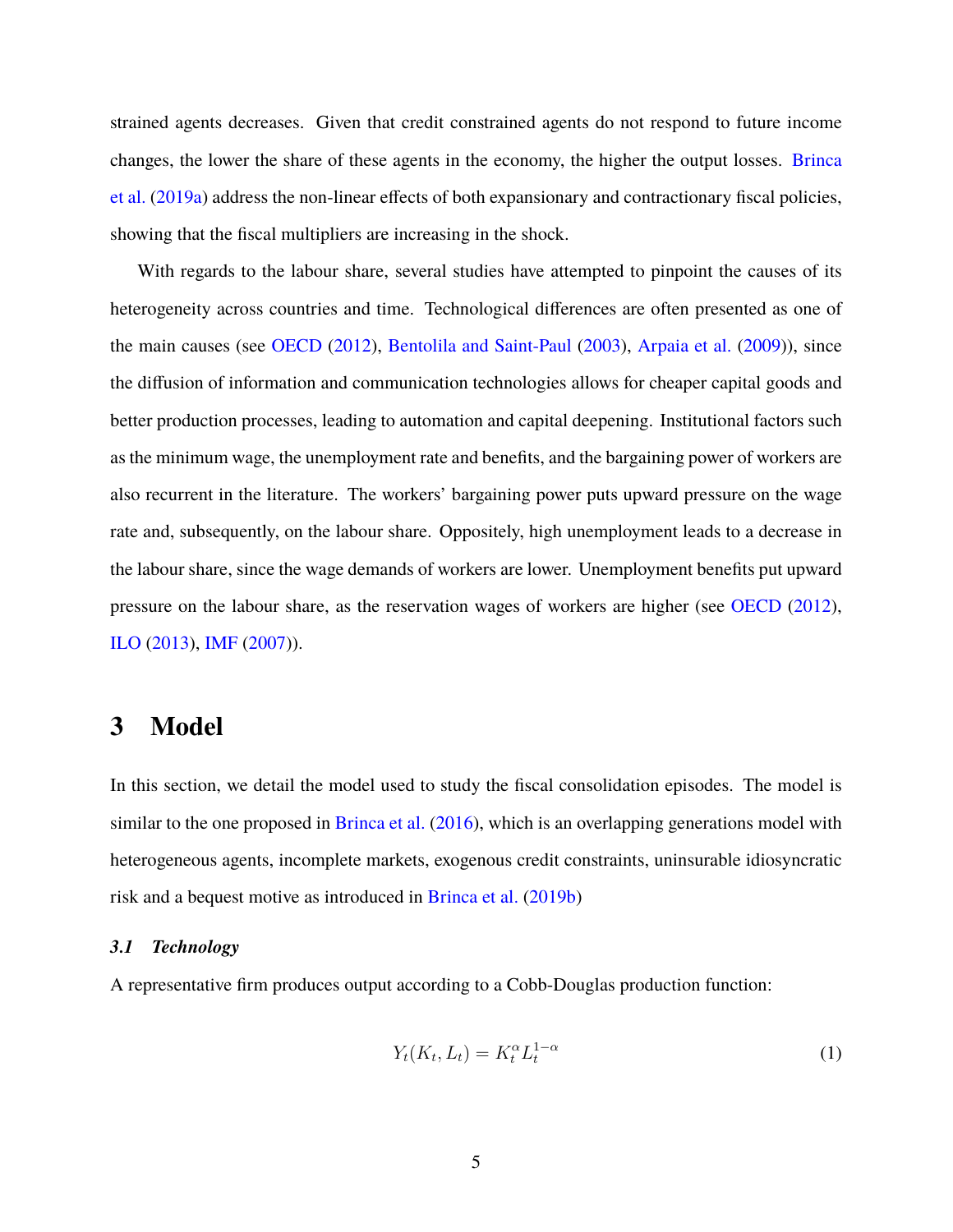where  $K_t$  is the capital input in period t and  $L_t$  is the labour input in efficiency units, in period t.

The evolution of capital is given by:

$$
K_{t+1} = (1 - \delta)K_t + I_t
$$
\n(2)

where  $I_t$  is the gross investment in period t and  $\delta$  is the annual capital depreciation rate. Every period, the firm maximizes its profits by efficiently choosing  $L_t$  and  $K_t$ :

$$
\max_{L_t, K_t} \Pi_t = Y_t - [w_t L_t + (r_t + \delta) K_t]
$$
\n(3)

In a competitive equilibrium, the wage per efficient unit of labour,  $w_t$ , will be equal to the marginal product of labour, and the rental price of capital,  $r_t$ , is equal to the marginal product of capital:

$$
w_t = \frac{\partial Y_t}{\partial L_t} = (1 - \alpha) \left(\frac{K_t}{L_t}\right)^{\alpha} \tag{4}
$$

$$
r_t = \frac{\partial Y_t}{\partial K_t} = \alpha \left(\frac{L_t}{K_t}\right)^{1-\alpha} - \delta \tag{5}
$$

#### *3.2 Demographics*

The economy is populated by  $J$  overlapping generations of households, which have a finite lifespan. Households start life at age 20 and retire at age 65. Each period in the model accounts for 1 year, meaning there are 45 periods of active work life. The age of a household is denoted by j. Retired households face an age-dependent probability of dying,  $\pi(j)$ , and die for certain when reaching the age of 100. Letting  $\omega(j) = 1 - \pi(j)$  denote the age-dependent probability of survival, it follows from the law of large numbers that the probability mass of retired agents with age  $j \geq 65$  still alive in each period is given by  $\Omega_j = \prod_{i=65}^{i=j} \omega(i)$ . Upon death, retired households leave unintended bequests which are redistributed to living households in a lump-sum manner. We denote Γ as the per-household bequest. There is no population growth, so the size of the total population is fixed. The size of each new cohort is normalized to 1.

Households are heterogeneous not only with respects to their age but also regarding their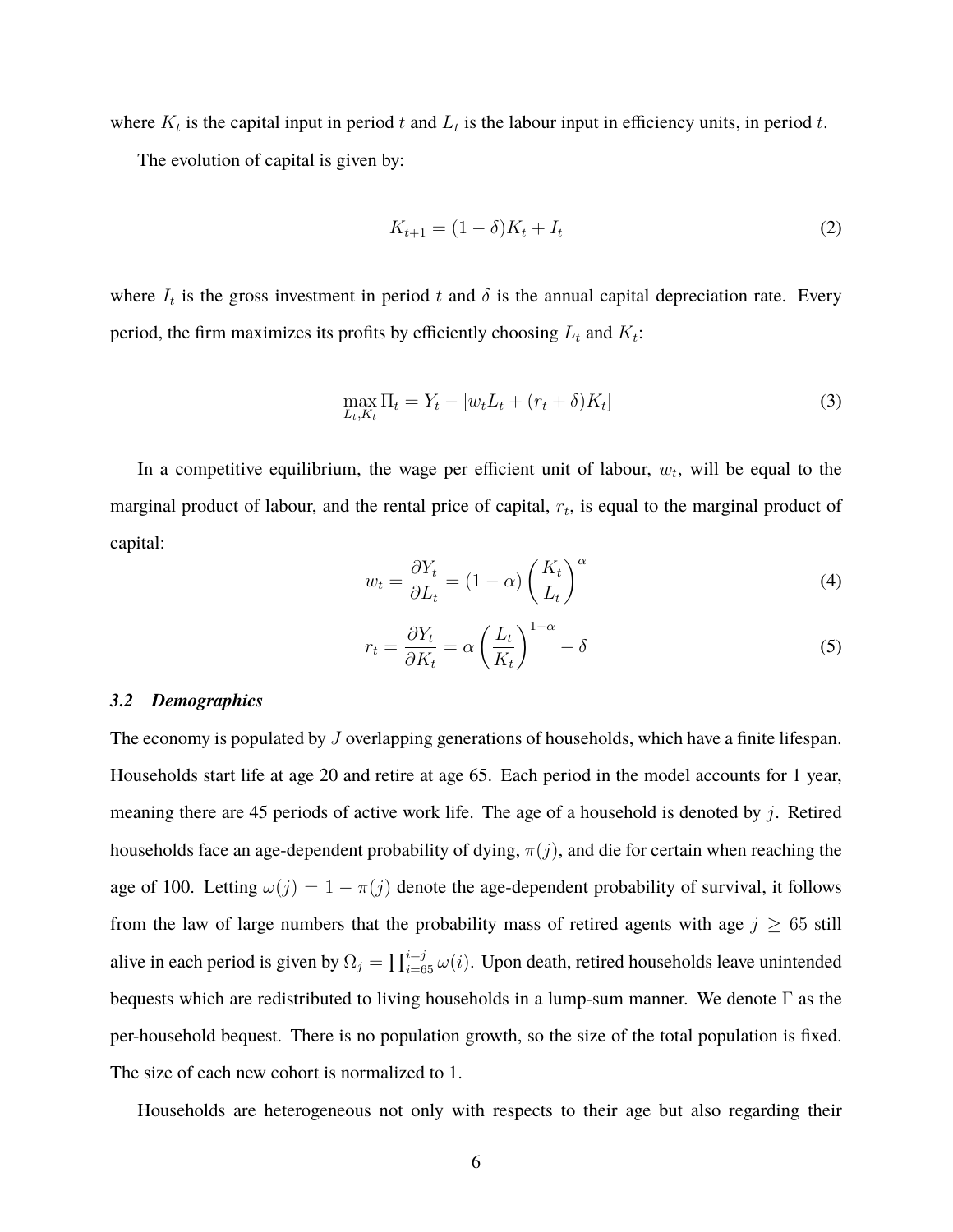subjective discount factor,  $\beta$ , their permanent ability,  $a$ , and their idiosyncratic productivity. A household's subjective discount factor can take one of three values with equal probability,  $\beta \in$  $\{\beta_1, \beta_2, \beta_3\}$ , taken as constant over time. The permanent ability of each household is realized at birth and follows a normal distribution with zero mean,  $a \sim N(0, \sigma_a^2)$ .

#### *3.3 Labour Income*

The wage of a given worker i, in period  $t$ , is given by:

$$
w_{i,t}(j,a,u) = w_t e^{\gamma_1 j + \gamma_2 j^2 + \gamma_3 j^3 + a + u_t}
$$
\n(6)

where  $w_t$  is the wage per efficient unit of labour resulting from equation 4,  $\gamma_1$ ,  $\gamma_2$  and  $\gamma_3$  capture the age profile of the worker,  $a \sim N(0, \sigma_a^2)$  is the worker's permanent ability and u is the idiosyncratic productivity shock that is realized in each period. This shock follows an AR(1) process:

$$
u_t = \rho u_{t-1} + \epsilon_t, \epsilon \sim N(0, \sigma_\epsilon^2)
$$
\n<sup>(7)</sup>

where  $\rho$  is the persistence of the shock.

#### *3.4 Preferences*

We employ a momentary constant relative risk aversion (CRRA) utility function for each household,  $U(c, n)$ , which depends positively on consumption, c, and negatively on hours worked,  $n \in [0, 1]$ . The utility function takes the following functional form:

$$
U(c,n) = \frac{c^{1-\sigma}}{1-\sigma} - \chi \frac{n^{1+\eta}}{1+\eta}
$$
 (8)

where  $\sigma$  is the risk-aversion parameter and  $\eta$  is the inverse Frisch elasticity. Every period of their active work-life, households decide how many hours to work,  $n$ , how much to consume,  $c$ , and how much to save, k'. Retired households do not supply any labour, but receive a social security payment,  $\Psi_t$ .

The utility of retired households has an additional term,  $D(\Gamma)$ , which positively relates to the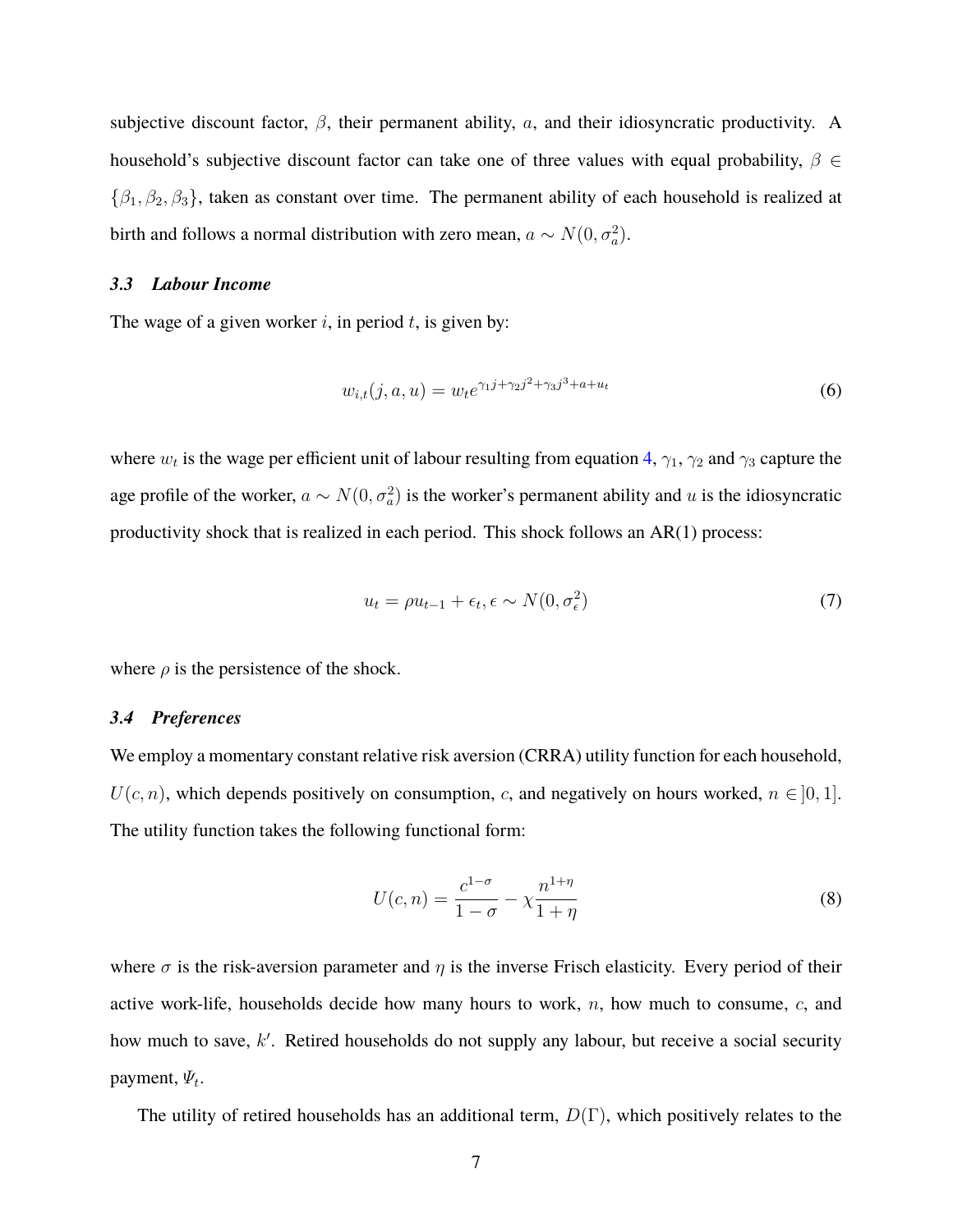bequest these households leave when they die:

$$
D(\Gamma) = \varphi \log(\Gamma) \tag{9}
$$

#### *3.5 Government*

The government runs a balanced social security system, in which the retirees receive annual pensions,  $\Psi_t$ , and employees and the employer (the representative firm) are taxed at rates  $\tau_{SS}$  and  $\tilde{\tau}_{SS}$ , respectively.

The government also takes policy actions, where it taxes consumption and capital and labour income in order to finance expenditures on pure public consumption goods,  $G_t$ , interest payments on the sovereign debt,  $rB_t$ , and lump-sum redistributions,  $g_t$ . We take the sovereign debt-to-output ratio,  $B_y = \frac{B_t}{Y_t}$  $\frac{B_t}{Y_t}$ , as constant over time. We employ the functional form proposed in Benabou (2002) to model the non-linear taxation on labour income.<sup>1</sup>

$$
\tau(y) = 1 - \theta_0 y^{-\theta_1} \tag{10}
$$

where y stands for the pre-tax labour income and  $\tau(y)$  is the average tax rate given the pre-tax income y. The parameters  $\theta_0$  and  $\theta_1$  account for the level and the progressivity of the tax code, respectively.

Denoting  $R_t$  as the government's revenue from taxation on labour, capital and consumption, and  $R_t^{SS}$  as the government's revenue from social security taxes, the government budget constraints in the steady-state take the following form:

$$
g\left(45+\sum_{j\geq 65}\Omega_j\right) = R - G - rB\tag{11}
$$

$$
\psi\left(\sum_{j\geq 65} \Omega_j\right) = R^{SS} \tag{12}
$$

1A further discussion of the properties of this tax function is provided in Appendix A.1.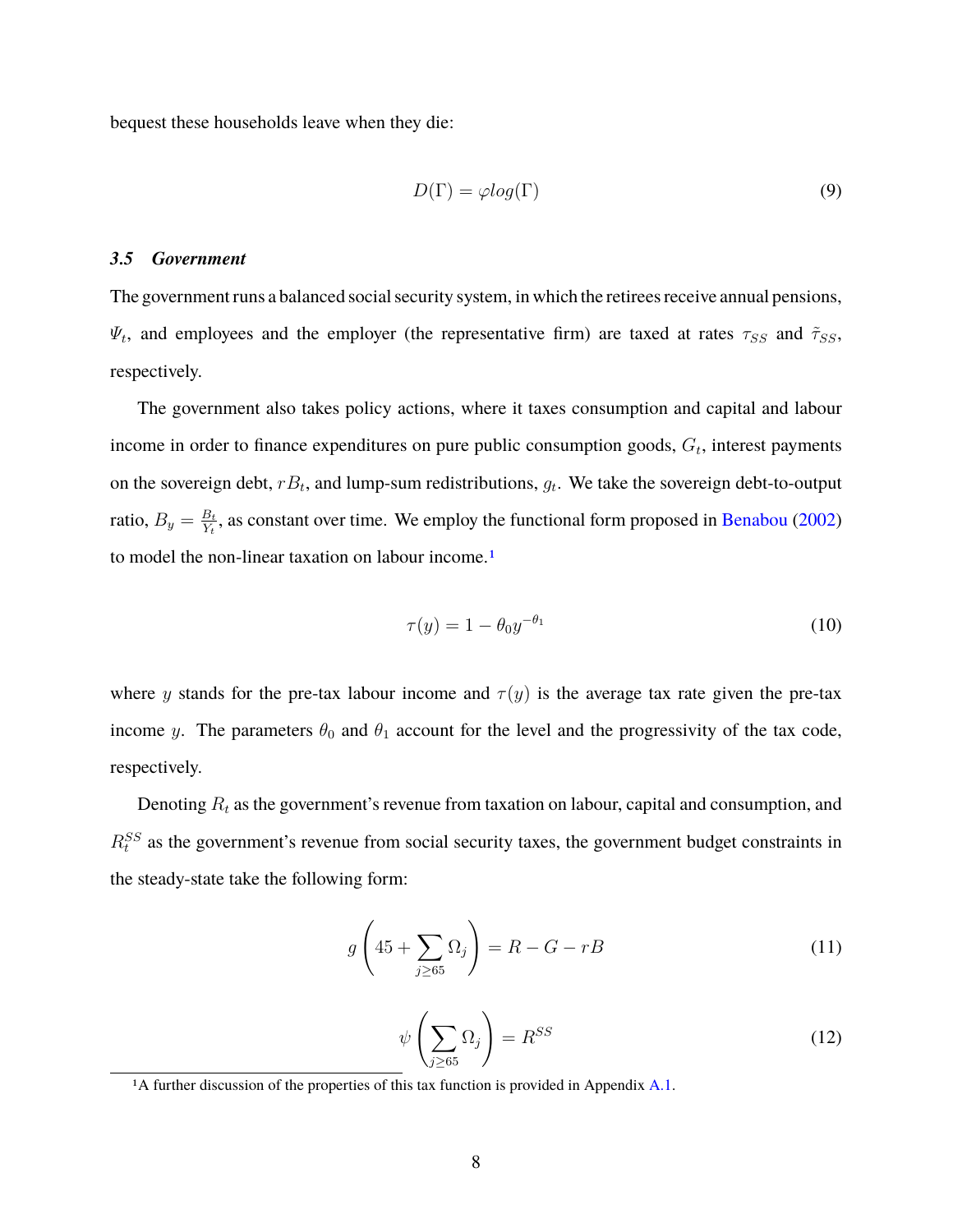#### *3.6 Recursive Formulation of the Household Problem*

In any given period, each household is characterized by the vector  $(k, \beta, a, u, j)$ , where k is the household's savings,  $\beta \in \{\beta_1, \beta_2, \beta_3\}$  is the time discount factor, a is the permanent ability, u is the idiosyncratic shock, and  $j$  is the household's age. We can formulate the working-age household's optimization problem as follows:

$$
V(k, \beta, a, u, j) = \max_{c, k', n} \left[ U(c, n) + \beta E_{u'} [V(k', \beta, a, u, j + 1)] \right]
$$
  
**s.t.**  $c(1 + \tau_c) + k' = (k + \Gamma)(1 + r(1 - \tau_k)) + g + Y^L$  (13)  
 $n \in ]0, 1], \quad k' \ge -b, \quad c > 0$ 

where  $Y^L$  is the labour income after taxes, b is the borrowing limit, and  $\tau_{SS}$  and  $\tilde{\tau}_{SS}$  are the social security taxes paid by the employee and by the employer, respectively.

The optimization problem of a retired household is similar to that of an active household, with the exception of not supplying any labour, receiving annual retiree benefits, having an agedependent probability of dying  $\pi(j)$ , and gaining utility,  $D(\Gamma)$ , from leaving a bequest. Hence, we can formulate the retired household's optimization problem as follows:

$$
V(k, \beta, j) = \max_{c, k'} \left[ U(c, n) + \beta (1 - \pi(j)) V(k', \beta, j + 1) + \pi(j) D(\Gamma) \right]
$$
  
**s.t.**  $c (1 + \tau_c) + k' = (k + \Gamma) (1 + r(1 - \tau_k)) + g + \psi$  (14)  
 $k' \ge 0, \quad c > 0$ 

#### *3.7 Stationary Recursive Competitive Equilibrium*

Let  $\Phi(k, \beta, a, u, j)$  be the measure of households with the corresponding characteristics. The stationary recursive competitive equilibrium is defined as follows:

1. Given the factor prices and the initial conditions, the consumers' optimization problem is solved by the value function  $V(k, \beta, a, u, j)$  and the policy functions,  $c(k, \beta, a, u, j)$ ,  $k'(k, \beta, a, u, j)$ , and  $n(k, \beta, a, u, j)$ .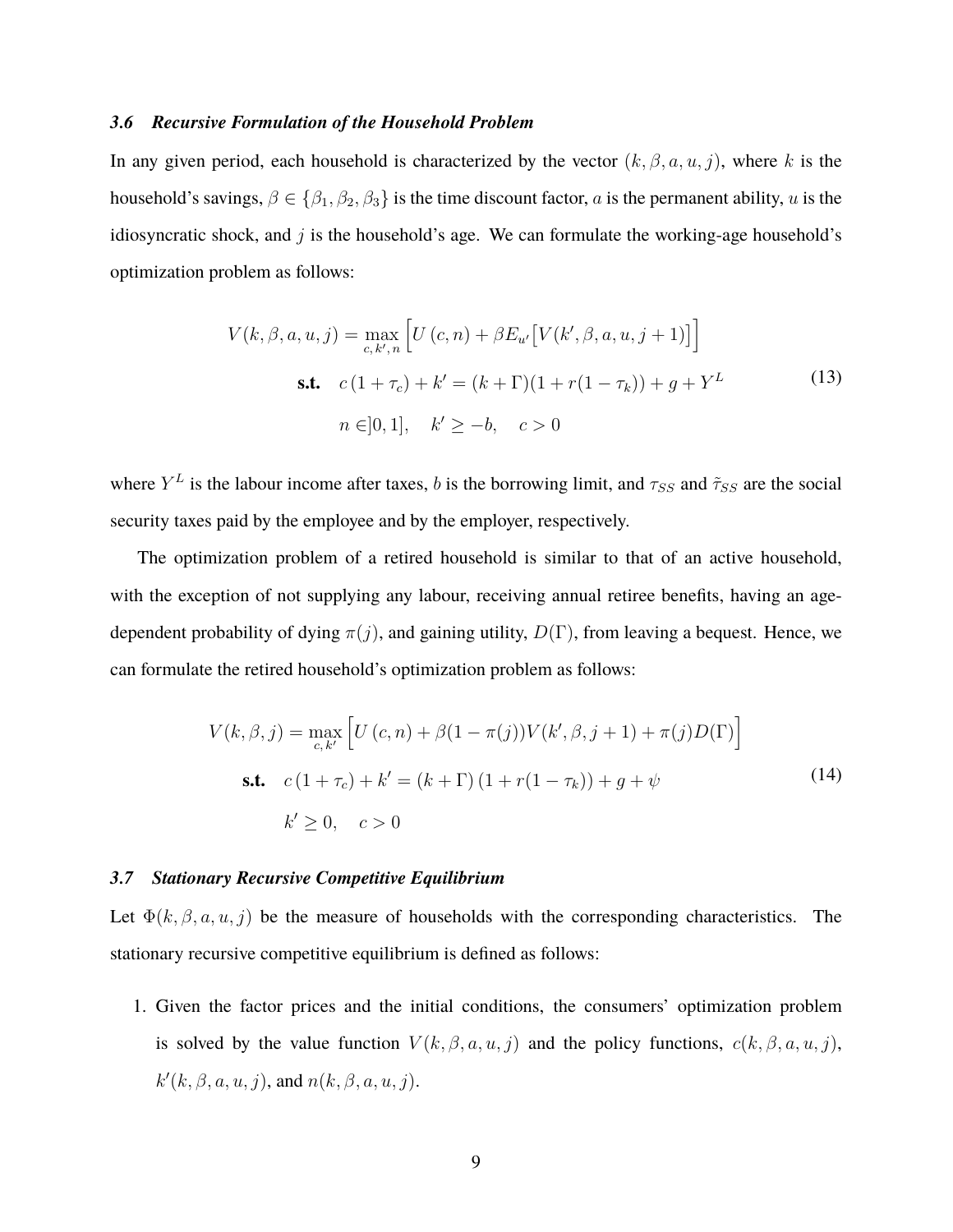2. Markets clear:

$$
K + B = \int k \, d\Phi
$$

$$
L = \int n(k, \beta, a, u, j) \, d\Phi
$$

$$
\int c \, d\Phi + \delta K + G = K^{\alpha} L^{1-\alpha}
$$

3. The factor prices satisfy:

$$
w = (1 - \alpha) \left(\frac{K}{L}\right)^{\alpha}
$$

$$
r = \alpha \left(\frac{L}{K}\right)^{1 - \alpha} - \delta
$$

4. The government budget balances:

$$
g \int d\Phi + G + rB = \int \left( \tau_k r(k+\Gamma) + \tau_c c + n\tau_l \left( \frac{nw(a,u,j)}{1+\tilde{\tau}_{SS}} \right) \right) d\Phi
$$

5. The social security system balances:

$$
\psi \int_{j \geq 65} d\Phi = \frac{\tilde \tau_{SS} + \tau_{SS}}{1 + \tilde \tau_{SS}} \left( \int_{j \geq 65} n w d\Phi \right)
$$

6. The assets of the deceased are uniformly distributed among the living:

$$
\Gamma \int \omega(j) d\Phi = \int (1 - \omega(j)) k d\Phi
$$

#### *3.8 Fiscal Experiment and Transition*

The fiscal consolidation experiment we employ is similar to the one in Brinca et al. (2019b). The economy is initially in the steady-state and the government unexpectedly announces a reduction of the sovereign debt-to-output ratio,  $B_y$ , by 10p.p., during the course of 50 periods. Two different policies can be employed in order to achieve this result: either the government spending, G, decreases by 0.2% of the steady-state GDP every period, or the labour income tax,  $\tau_l$ , increases by 0.1% of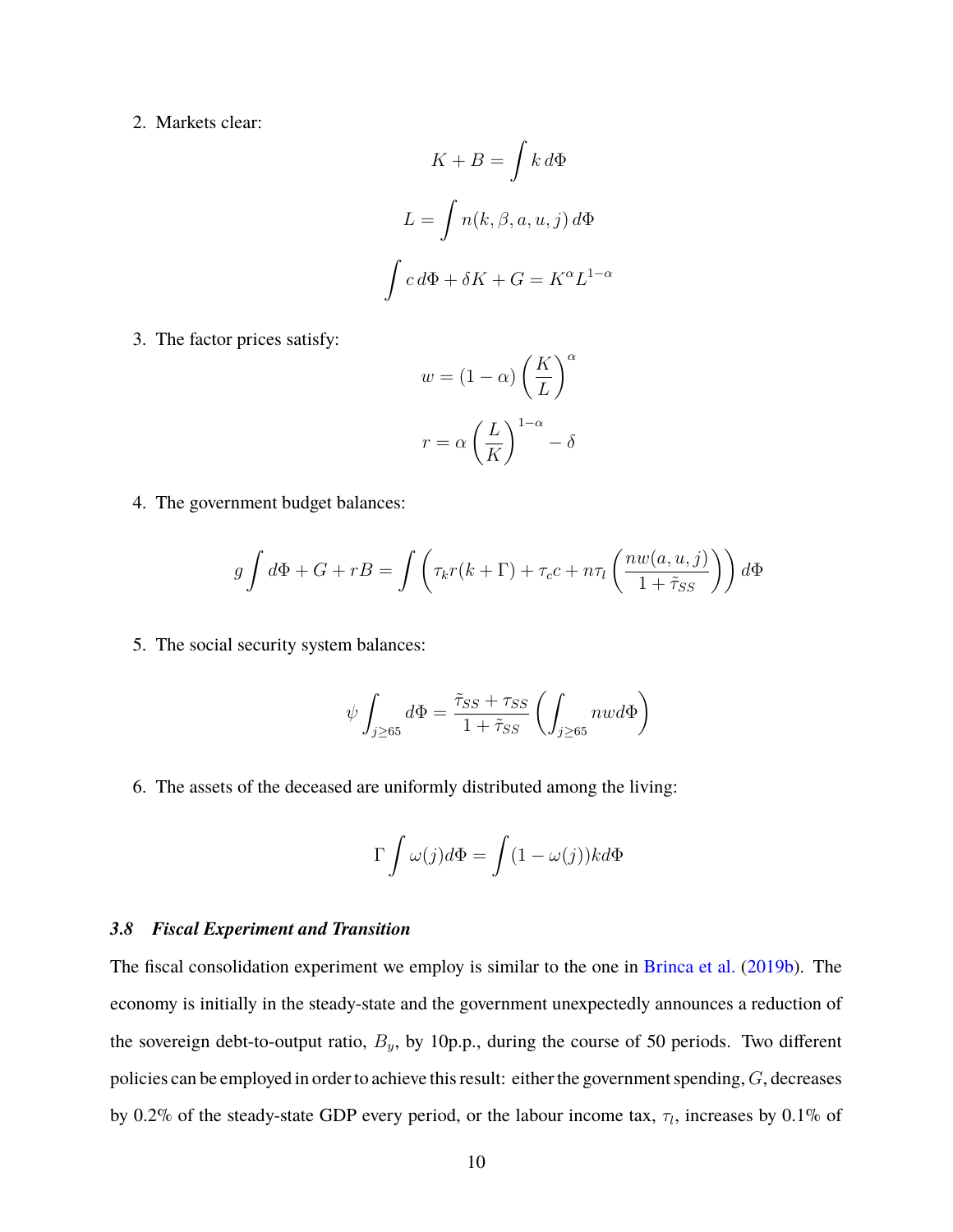the steady-state GDP every period, for all agents. After the 50 periods of consolidation, either the government spending or the labour tax return to the initial level. The economy takes an additional 50 periods to converge to the new steady-state equilibrium, now with the lower debt-to-GDP ratio.

The definition of a transition equilibrium after the fiscal experiment is detailed in appendix A.2. The difference to the stationary equilibrium is an added time variable,  $t$ , which captures all the changes in policy and price variables relevant in this maximization problem along the transition to the lower debt-to-GDP steady state.

#### *3.9 Definition of the Fiscal Multiplier*

The impact and cumulative multiplier are defined as in Brinca et al. (2019b). Considering the fiscal consolidation episode via government spending, we define the impact multiplier as:

$$
Impact multiplier G = \frac{\Delta Y_1}{\Delta G_1}
$$
\n(15)

where  $\Delta Y_1$  is the change of output from period 0 to period 1 and  $\Delta G_1$  is the change in government *spending* from period 0 to period 1. The corresponding cumulative multiplier, at time  $T$ , is:

$$
Cumulative\ multiplier\ G(T) = \frac{\sum_{t=1}^{t=T} \left(\prod_{s=0}^{s=T-1} \frac{1}{1+r_s}\right) \Delta Y_t}{\sum_{t=1}^{t=T} \left(\prod_{s=0}^{s=T-1} \frac{1}{1+r_s}\right) \Delta G_t}
$$
(16)

Regarding the fiscal consolidation episode via taxation, we define the impact multiplier as:

$$
Impact multiplier \tau_l = \frac{\Delta Y_1}{\Delta R_1}
$$
\n<sup>(17)</sup>

where  $\Delta Y_1$  is the change of output from period 0 to period 1 and  $\Delta R_1$  is the change in government *revenue* from period 0 to period 1. The corresponding cumulative multiplier, at time T, is:

$$
Cumulative\ multiplier\ \tau_l(T) = \frac{\sum_{t=1}^{t=T} \left(\prod_{s=0}^{s=T-1} \frac{1}{1+r_s}\right) \Delta Y_t}{\sum_{t=1}^{t=T} \left(\prod_{s=0}^{s=T-1} \frac{1}{1+r_s}\right) \Delta R_t}
$$
(18)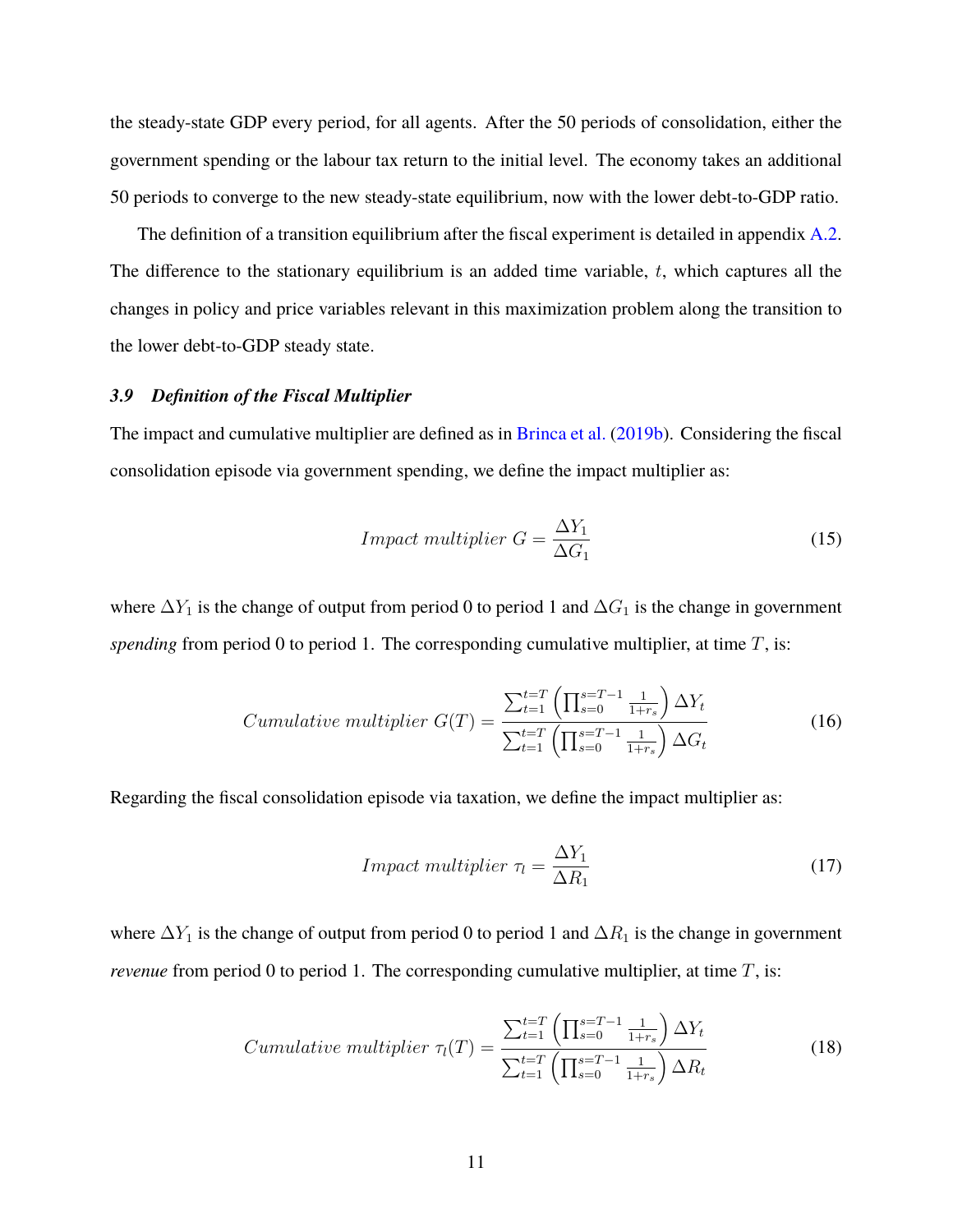## **4 Calibration**

The model described in Section 3 is calibrated to the German economy, following the same methodology of Brinca et al. (2016), Bernardino (2019), Brinca et al. (2019a) and Brinca et al. (2019b). Germany arises as a natural choice since it is the largest economy in Europe, and will serve as the benchmark scenario. Certain parameters are calibrated outside of the model, as they have direct empirical or theoretical counterparts. Tables 3 and 4 list the corresponding calibration results. The remaining parameters are calibrated endogenously, using a simulated method of moments (SMM) approach. Table 6 lists the corresponding calibration results. We follow the same calibration strategy for the cross-country exercise, holding the parameters listed in table 3 as constant.

#### *4.1 Wages*

To estimate the age profile of wages,  $\gamma_1$ ,  $\gamma_2$  and  $\gamma_3$  (see equation 6), we use data from the Luxembourg Income Study (LIS) and run the following regression for each country:

$$
ln(w_i) = ln(w) + \gamma_1 j + \gamma_2 j^2 + \gamma_3 j^3 + \epsilon_i
$$
\n(19)

where w is the wage rate from equation 4 and j is the age of individual i. The estimated values of  $\gamma_1$ ,  $\gamma_2$  and  $\gamma_3$  are in table 4.

The variance of the ability,  $\sigma_a$ , is held constant across countries and set equal to the average of the European countries analyzed in Brinca et al. (2016). The persistence of the idiosyncratic shock,  $\rho$ , is also unchanged across countries and equal to the value used in Brinca et al. (2016), who use U.S. data from the Panel Study of Income Dynamics (PSID)<sup>2</sup>. The variance of the idiosyncratic risk,  $\sigma_{\epsilon}$ , is endogenously calibrated, as detailed in section 4.5.

#### *4.2 Preferences and the Borrowing Limit*

The inverse of the Frisch elasticity of labour supply,  $\eta$ , is set to 1, following Trabandt and Uhlig (2011) and Guner et al. (2016), and held constant across countries. The disutility of hours worked,

<sup>&</sup>lt;sup>2</sup>The persistence of the idiosyncratic shock is estimated based on the U.S. since most European countries do not have sufficient data to perform a consistent estimation.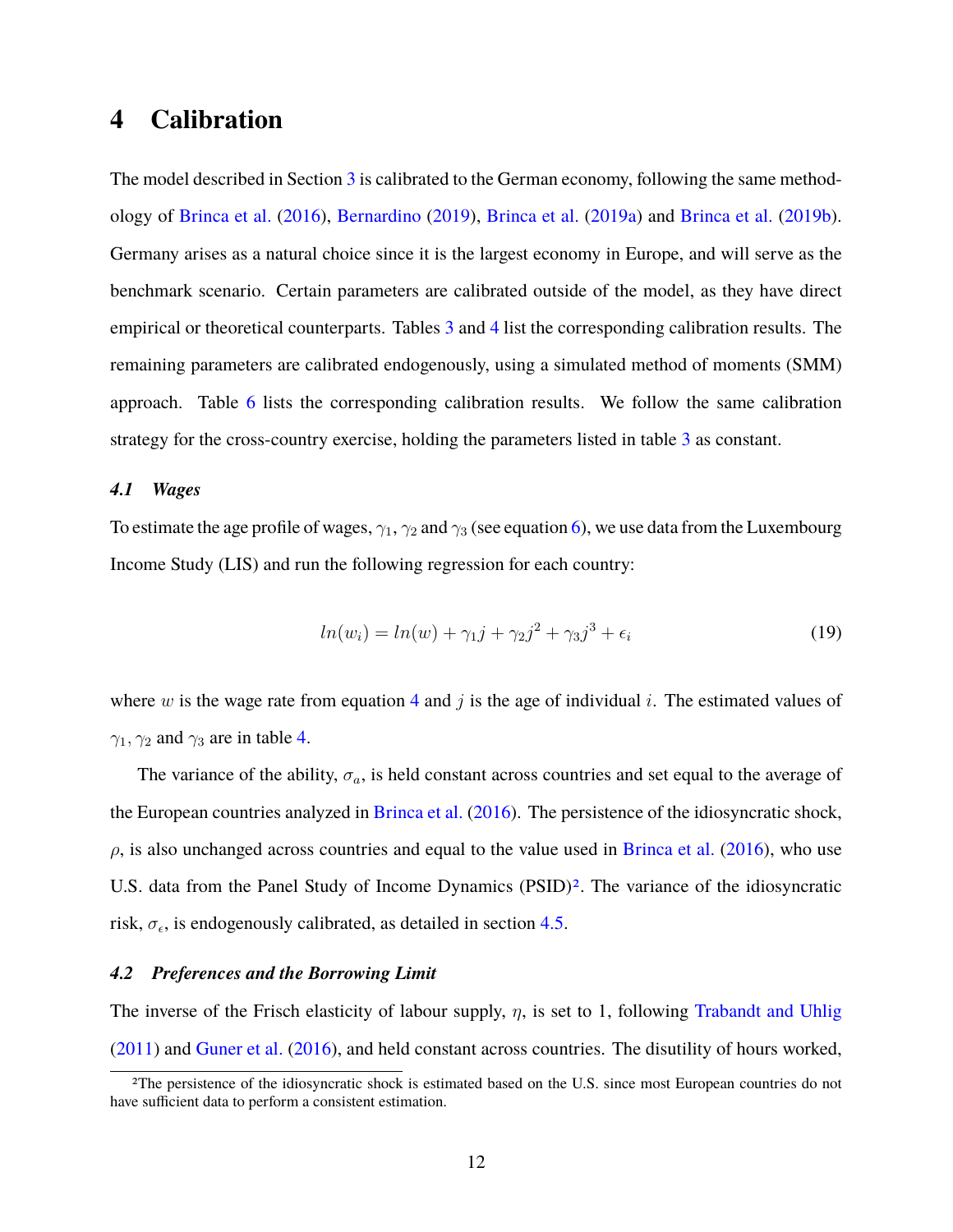$\chi$ , the subjective discount factors,  $\beta_1, \beta_2, \beta_3$  and the bequest motive,  $\varphi$ , are endogenously calibrated. The borrowing limit,  $b$ , is also endogenously calibrated, as detailed in section 4.5.

#### *4.3 Taxes and Social Security*

We employ the labour income tax function detailed in equation (10), using U.S. labour income tax data provided by the OECD to estimate  $\theta_0$  and  $\theta_1$  for different family types.<sup>3</sup> To obtain the tax function for a single households, we compute a weighted average of  $\theta_0$  and  $\theta_1$ , where the weights correspond to the share of each family type in the total population.

The employer social security rate,  $\tilde{\tau}_{SS}$ , and the employee social security rate,  $\tau_{SS}$ , are set to the average tax rates between 2001 and 2007 for each country. The consumption tax rate,  $\tau_c$ , and the capital tax rate,  $\tau_k$ , were taken from Trabandt and Uhlig (2011). Table 4 summarizes the estimated tax rates for each country.

#### *4.4 Labour Share*

The unadjusted labour share is commonly computed as the ratio of total compensation of employees – wages and salaries before taxes, plus employers' social contributions - over the national income aggregate (see Guerriero (2019)). However, this method excludes the income from the selfemployed, leading to an underestimation of the true share of labour income. To overcome this issue, we employ the novel microdata-adjusted labour-share estimations put forward by the International Labour Organization (ILO). The proposed adjustment takes into account the heterogeneity of workers within the self-employed by dividing these workers into three different subgroups: ownaccount workers (OAW), contributing family workers (CFW), and employers (ERS). The resulting adjusted labour income share is thus given by:

$$
LS = \frac{CE}{Y} \cdot \frac{\%Employes + \gamma_{OAW} \cdot \% OAW + \gamma_{CFW} \cdot \% CFW + \gamma_{ERS} \cdot \% ERS}{\%Employes}
$$
(20)

where CE is the total compensation of employees, Y is the national income aggregate and  $\gamma_{OAW}$ ,  $\gamma_{CFW}$ ,  $\gamma_{ERS}$  are the relative wages of each group of the self-employed workers. The methodological

<sup>&</sup>lt;sup>3</sup>The level and progressivity of the tax code are estimated based on the U.S. since most European countries do not have sufficient data to perform a consistent estimation.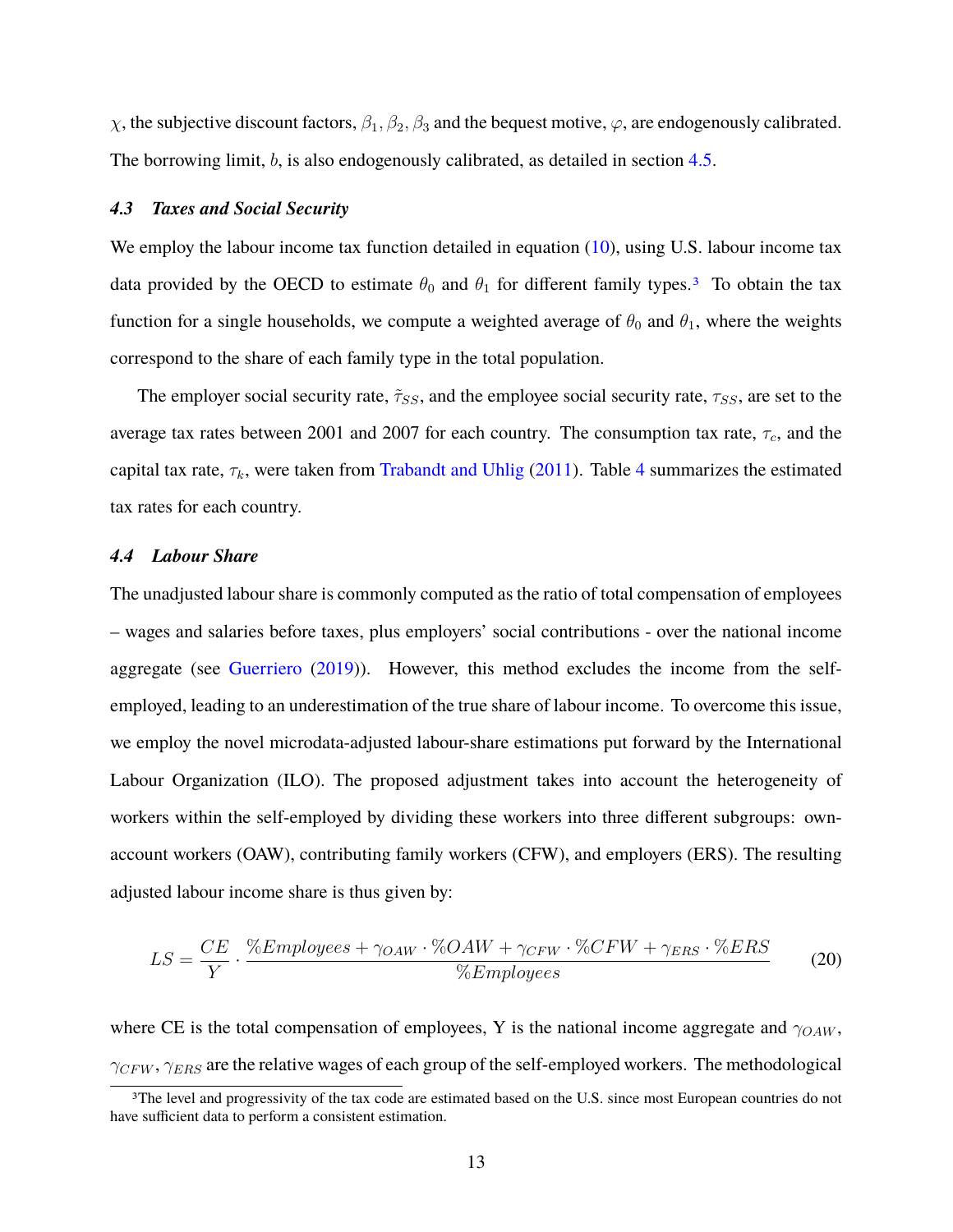description of the relative wages' estimation can be found in ILO (2019).

#### *4.5 Parameters Calibrated Endogenously*

We use the simulated method of moments (SMM) approach to calibrate the parameters which do not have any direct empirical counterpart:  $\varphi$ ,  $\beta_1$ ,  $\beta_2$ ,  $\beta_3$ ,  $b$ ,  $\chi$ ,  $\sigma_{\epsilon}$ . We minimize the following loss function:

$$
L(\varphi, \beta_1, \beta_2, \beta_3, b, \chi, \sigma_{\epsilon}) = ||M_m - M_d|| \tag{21}
$$

where  $M_d$  are the data moments and  $M_m$  are the corresponding model moments.

Since we are endogenously calibrating seven parameters, we require seven target data moments in order to have an exactly identified system. The chosen data moments, listed in table 5, are the same as in Brinca et al. (2019b): the average fraction of yearly hours worked,  $\bar{n}$ , the capital-to-output ratio,  $K/Y$ , the variance of the natural logarithm of wages,  $Var(\ln w)$ , the three quartiles of the cumulative net wealth distribution,  $Q_{25}$ ,  $Q_{50}$ ,  $Q_{75}$ , and the average net asset position of households with 75 to 80 years-old relative to the mean net wealth in the economy,  $\bar{k}_{75-80}/\bar{k}$ .

Table 6 displays the endogenously calibrated parameters and the corresponding calibration errors for the 9 European countries analyzed in the cross-country exercise, including the benchmark economy. The average value of the loss function across countries is 1.22. Table 1 displays the values of the data moments for the benchmark economy, along with the values produced by our model. As shown, we fit all the targeted data moments with very low error margins.

| Data Moment Description   |                                         |             | Source Data Value      | <b>Model Value</b>     |
|---------------------------|-----------------------------------------|-------------|------------------------|------------------------|
| $\bar{k}_{75-80}/\bar{k}$ | Mean wealth age 75-80 / mean wealth LWS |             | 1.513                  | 1.513                  |
| K/Y                       | Capital-output ratio                    | <b>PWT</b>  | 3.013                  | 3.013                  |
| $Var(\ln w)$              | Variance of log wages                   | LIS.        | 0.354                  | 0.354                  |
| $\bar{n}$                 | Fraction of hours worked                | <b>OECD</b> | 0.190                  | 0.190                  |
| $Q_{25}, Q_{50}, Q_{75}$  | <b>Wealth Quartiles</b>                 | LWS         | $-0.004, 0.027, 0.179$ | $-0.004, 0.030, 0.175$ |

**Table 1:** Calibration fit of the benchmark economy.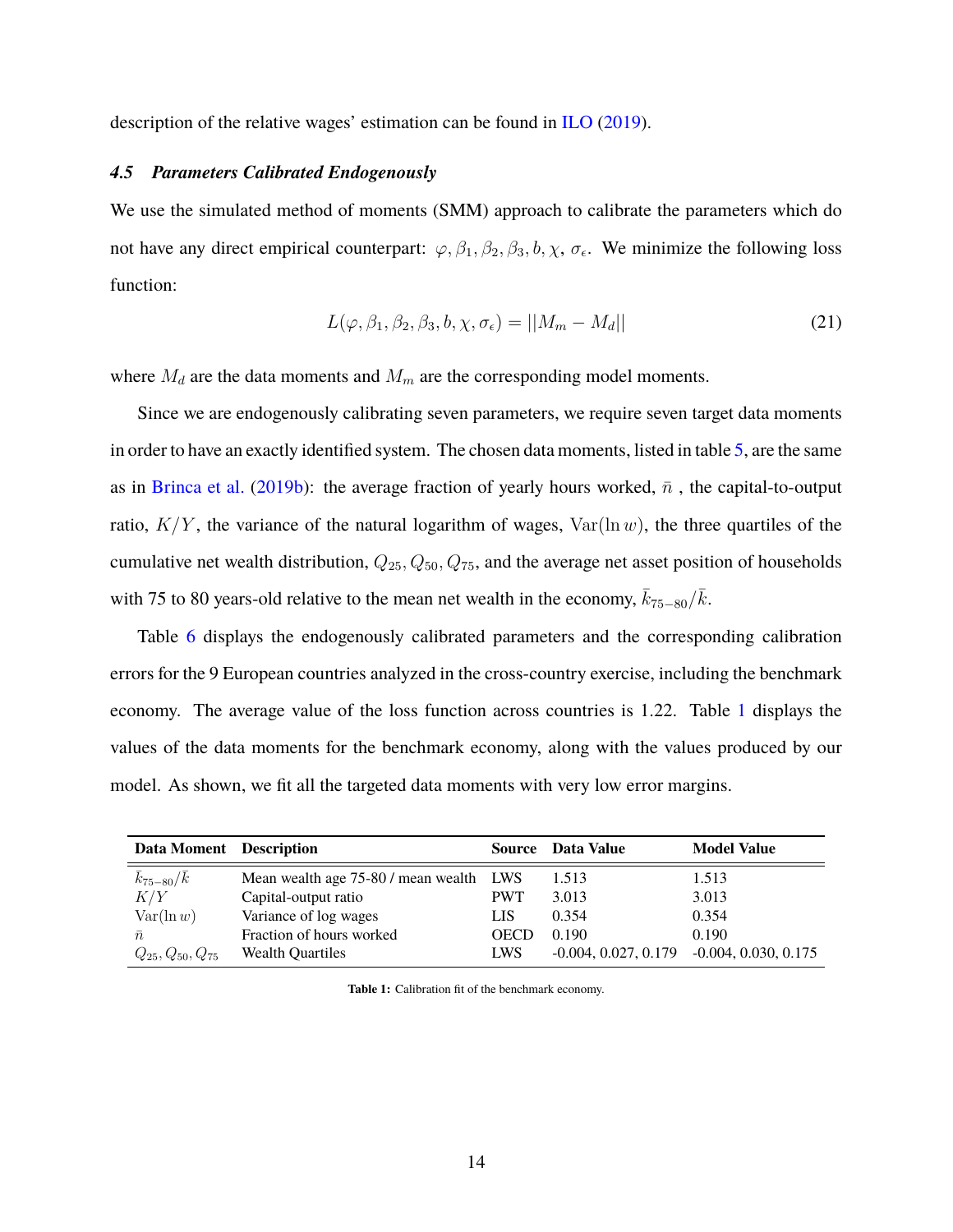## **5 Results**

In this section, we describe the simulations undertaken, the findings resultant from each experiment and the implied relationship between the labour share and the recessive impacts of fiscal consolidation programs. We assess whether such relation is strong enough to hold even when taking into account different country characteristics by performing a multi-country exercise, along with a robustness analysis.

#### *5.1 Mechanisms behind the Fiscal Consolidation Programs*

We employ the fiscal experiment described in section 3.8. The economy departs from the steadystate and the government unexpectedly announces a reduction of the sovereign debt-to-output ratio by 10p.p., during the course of 50 periods. The debt reduction program can be financed either through a reduction in government spending or an increase in the labour income tax rate.

As the government pays its debt, the number of government bonds available in the economy decrease, which leads households to gradually shift their savings towards physical capital. This shift in savings drives up the capital-to-labour ratio. With more capital per worker, the marginal productivity of labour rises. Since market clearing conditions imply that the marginal productivity of labour is equal to the wage rate (see equation 4), wages and output gradually increase to a higher level in the long-run. With gradually increasing wages, the expected life-time income of workers rises, so the total labour supply drops in the short-run. Consequently, output falls in the short-run.

In the case of a consolidation via labour income taxes,  $\tau_l$ , another mechanism is at play. The increase in the tax rate leads to a drop in the workers' after-tax income, which reduces the opportunity cost of leisure. As such, the labour supply, and consequently output, will decrease even further in the short-run.

#### *5.2 Fiscal Multipliers and the Labour Share*

To evaluate the sensibility of the fiscal multiplier to the labour share, we change the value of the labour share from low to high in the benchmark economy calibrated to Germany. In order to isolate the effect of the labour share, we re-calibrate the model in each experiment to match the initial data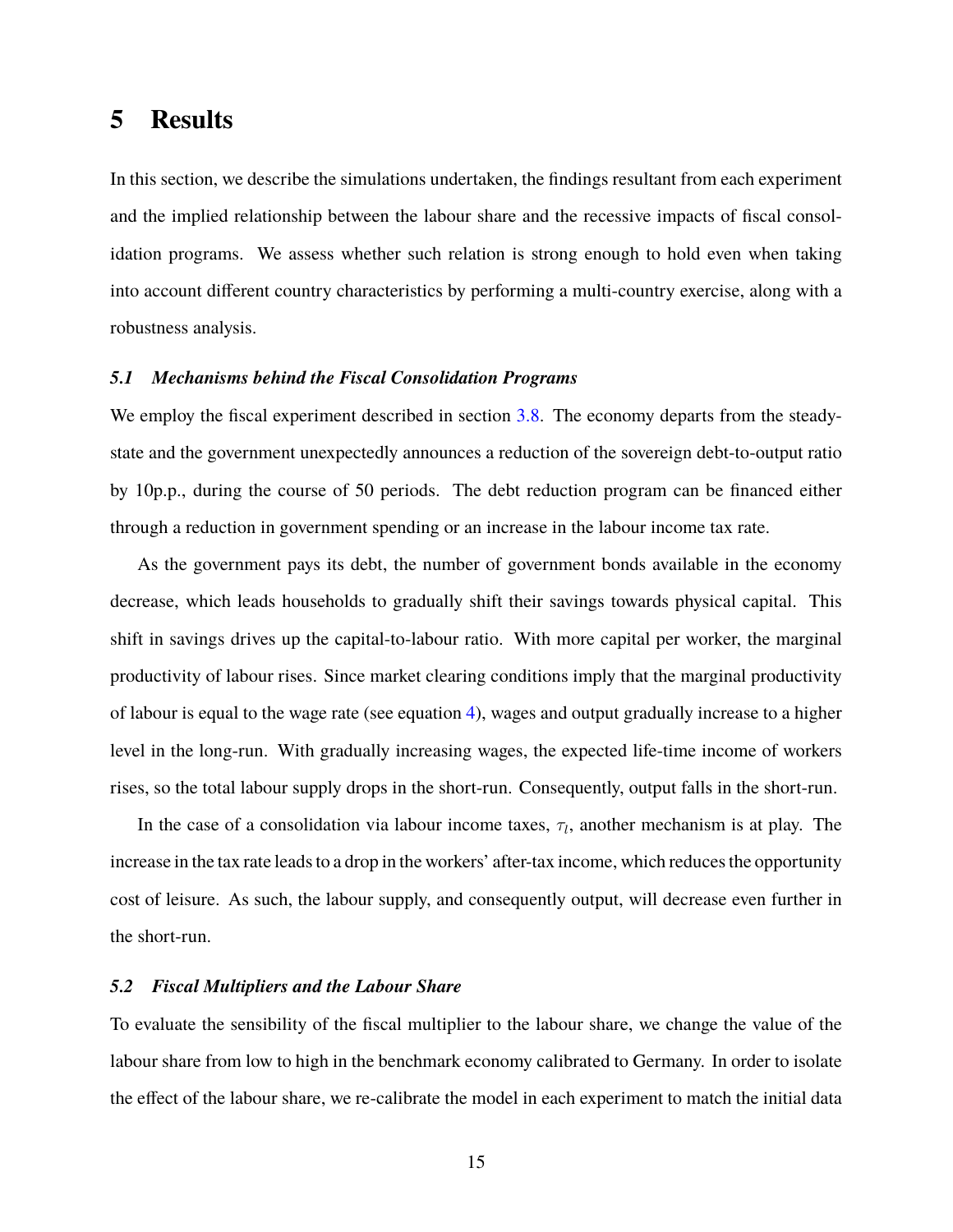moments. Table 2 summarizes the main differences in the benchmark economy when the calibration is made taking into account different labour share values.

| <b>Labour Share</b>  |       |       |       | 48.1\% 54.5\% 60.2\% 66.0\% 73.2\% |       |
|----------------------|-------|-------|-------|------------------------------------|-------|
| Capital-Labour ratio | 9.884 | 7.540 | 6.247 | 5.200                              | 4.513 |
| GDP per capita       | 1.000 | 0.761 | 0.629 | 0.520                              | 0.453 |
| Wage rate            | 1.000 | 0.865 | 0.790 | 0.730                              | 0.694 |

Table 2: The effects of the labour share. The values accruing to the GDP per capita and the wage rate were normalized so that the corresponding highest values are equal to 1.

Due to the higher weight of labour on production, an economy with a higher labour share has a lower capital-to-labour ratio.<sup>4</sup> As already noted, the marginal productivity of labour, and consequently GDP per capita, are positively related to the ratio between capital and labour. Hence, both these variables are lower under higher values of the labour share. Under market clearing conditions, the wage rate will also be lower (see equation 4).

#### **5.2.1 Impact Multipliers and the Labour Share**

Figure 2 shows a positive relationship between the labour share and the impact multiplier from a consolidation via spending. As we increase the labour share from  $48.1\%$  to  $73.2\%$ , the impact multiplier rises from 0.424 to 0.470. Two distinct effects generate this positive relationship: Firstly, given the negative relationship between wages and the labour share (see Table 2), the opportunity cost of leisure is lower for higher labour share values, implying a higher drop in the labour supply following the fiscal shock. Secondly, due to the higher weight of labour on production, an economy with a higher labour share has a more pronounced decrease in output for the same decrease in the labour supply.

With regards to the consolidation via labour income taxation, we similarly find that an economy with a higher labour share has a more pronounced impact multiplier. As we increase the labour share from 48.1% to 73.2%, the impact multiplier goes from -1.716 to -1.758. The two mechanisms at play are the same as in a consolidation via spending, but the effects from the fiscal shock are

<sup>4</sup>This result is standard in canonical Real Business Cycle (RBC) models. The steady-state capital-labor ratio in a standard de-centralized RBC model is  $\frac{K}{L} = (\frac{\alpha A}{r+\delta})^{\frac{1}{1-\alpha}}$ . For a formal derivation see King and Rebelo (1999).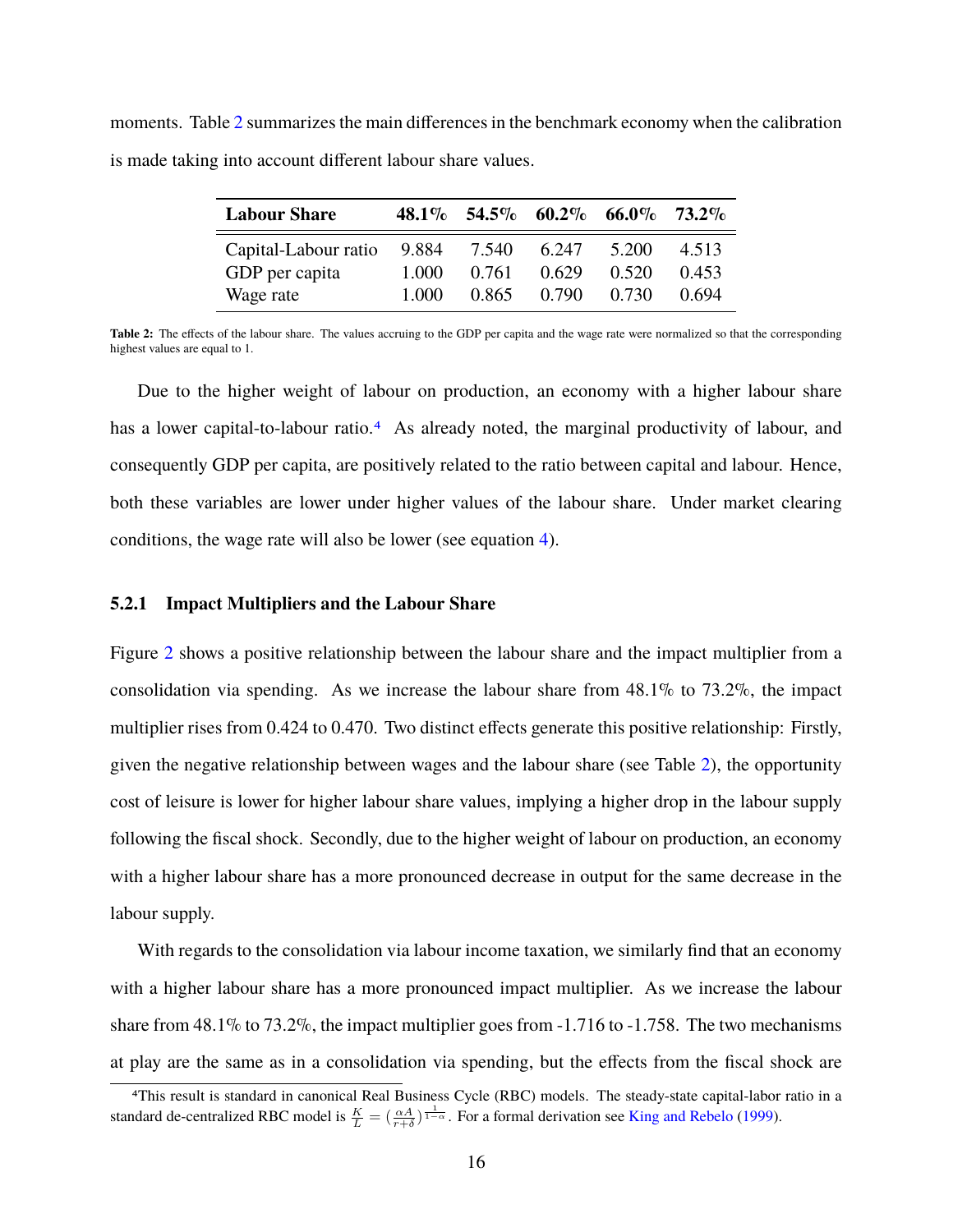

**Figure 2:** Impact multipliers for the consolidation via government spending (upper panels) and for the consolidation via labour taxation (lower panels). On the left panels we have the output impact multipliers, while on the right panels we have the labour impact multipliers.

more severe. Since the rise in the tax rate lowers the workers' after-tax income, the opportunity cost of leisure is lower. As such, the labour supply, and consequently output, decrease even further on impact. This result is in accordance to what is standard in the literature (see Blanchard and Perotti (2002) and Alesina et al. (2015b)).

#### **5.2.2 Cumulative Multipliers and the Labour Share**

The labour share influences not only the impact multipliers, but also the cumulative multipliers. Figure 3 shows the cumulative multipliers of the benchmark economy for the 5 periods during and immediately after the fiscal consolidation shock, under different labour share values.

Regarding the consolidation via spending reduction, both output and labour multipliers are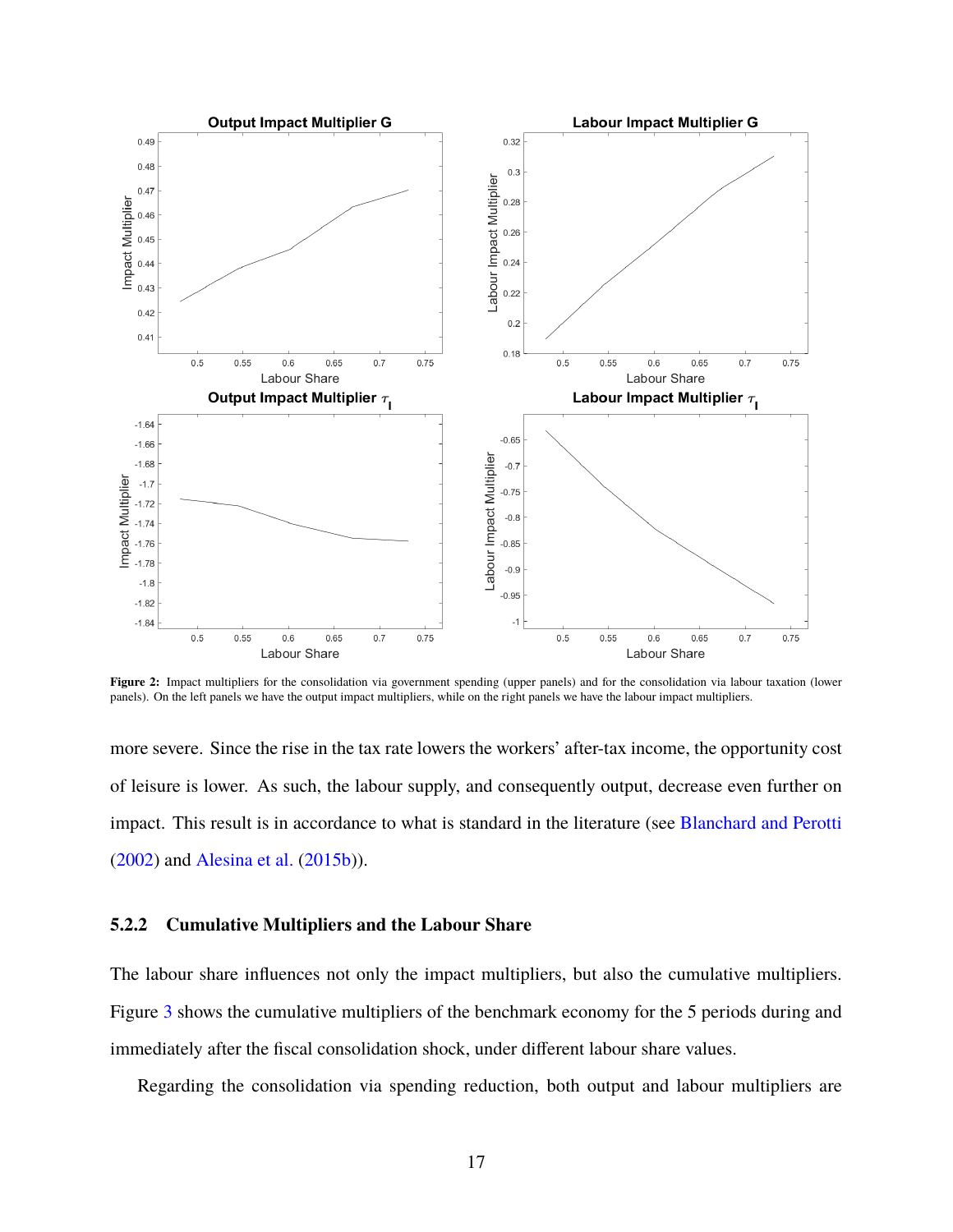

**Figure 3:** Cumulative multipliers for the consolidation via government spending (upper panels) and for the consolidation via labour taxation (lower panels). On the left panels we have the output cumulative multipliers, on the middle panels we have the labour cumulative multipliers and on the right panels we have the capital cumulative multipliers.

higher for economies with a higher labour share, even after the impact period. The drop in the labour supply is not strong enough for workers to consume their savings, so capital is not negatively affected in the following period. The gradual rise in capital arises from the crowding-in of savings from debt to capital, following the government debt repayment. This rise is more pronounced for higher values of the labour share, due to inter-temporal substitution effects: Given the lower weight of capital on production, the growth in the marginal productivity of workers will be lower for higher values of the labour share. Due to market clearing conditions, wage growth is also less pronounced. As such, total savings, and consequently total capital formation, are higher.

In the case of a consolidation via labour income taxes, the relationship between the labour share and the fiscal multiplier becomes negative after the first period. In this type of consolidation, the drop in the labour supply is strong enough to make workers consume their savings, implying a decrease in capital in the following periods. In turn, the marginal productivity of labour, wages and output, fall. As the drop in capital has stronger negative consequences for economies with a lower labour share, the relationship between the labour share and the fiscal multiplier inverts after the first period.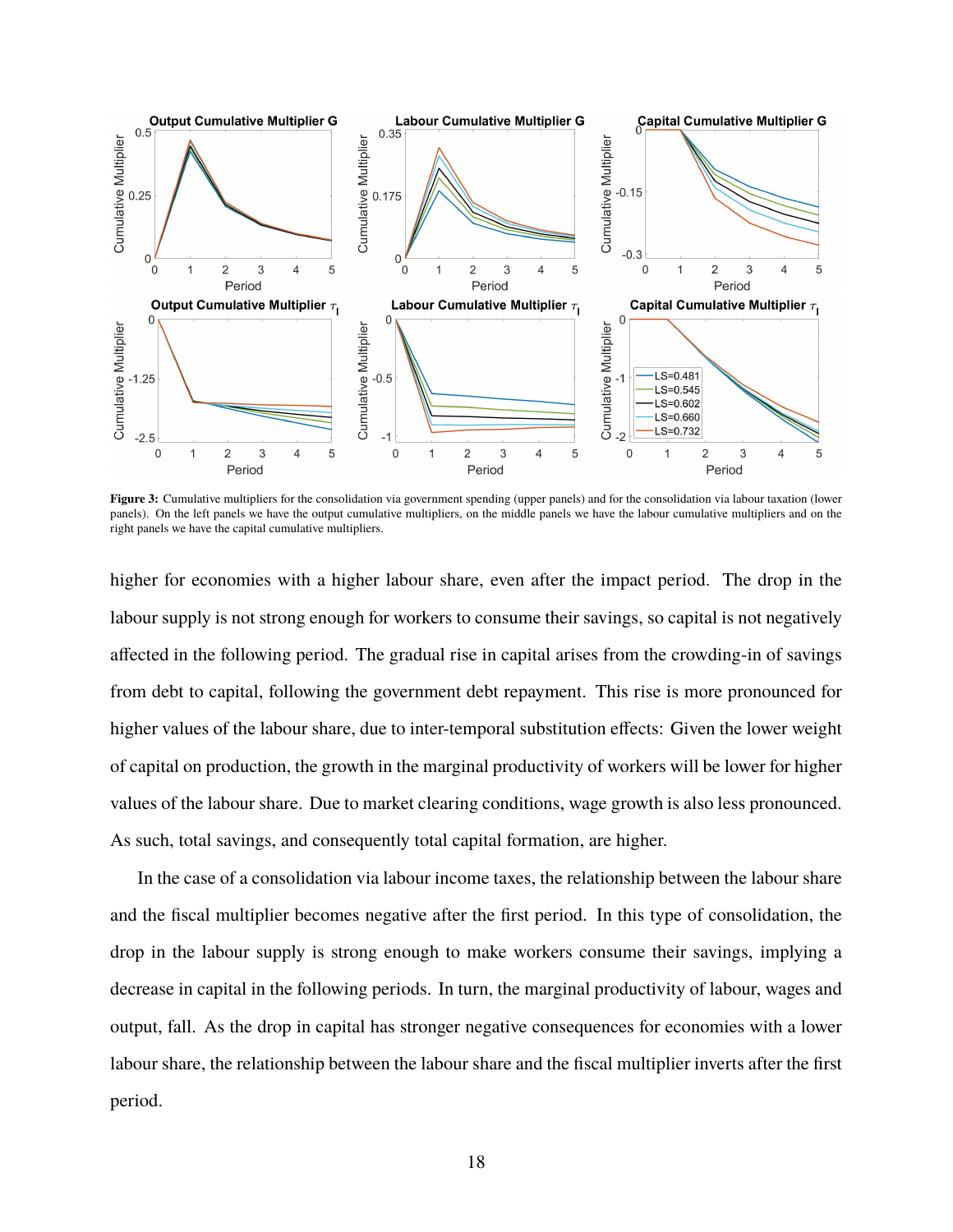#### *5.3 Cross-country analysis*

In the previous section, we showed that our model produces a positive relationship between the labour share and impact fiscal multipliers when considering fiscal consolidation programs. In this section we perform a cross-country analysis to show that the mechanism is strong enough to hold even when taking into account a wide range of different country-specific data moments. The model is calibrated to 9 European countries: Austria (AUT), Czech Republic (CZR), France (FRA), Germany (GER), Italy (ITA), the Netherlands (NLD), Portugal (PRT), Slovakia (SVK) and Spain (ESP).5 Table 5 describes the country-specific data moments for the countries in study. Table 6 displays the endogenously calibrated parameters and the corresponding calibration errors for each country. Parameters calibrated exogenously are listed in Table 4. Parameters held constant for all the countries are summarized in Table 3.

Figure 4 shows that countries with a higher share of labour income have, on average, more sizeable fiscal multipliers, in the context of the fiscal consolidation episode described in section 3.8. The Spearman correlations between the fiscal multipliers generated by our model and the labour shares are 70.3% when considering a consolidation via spending and -41.0% when considering a consolidation via taxation. As such, even when introducing substantial country heterogeneity, we find that our model reproduces a positive relationship between the labour share and the impact multiplier. Moreover, and in accordance to our findings in section  $5.2.1$ , tax-based consolidations produce deeper recessions across countries than consolidations via spending. Table 8 shows that, for the 9 European countries in our sample, the fiscal multiplier is on average 2.8 times higher when the fiscal consolidation is done via labour taxation.

To test for the robustness of our findings, we employ a different cross-country labour share estimation. We now adopt the novel adjusted labour-share estimations provided the Organisation for Economic Co-operation and Development (OECD). This adjustment does not take into account the heterogeneity within the self-employed, and is based on total working hours, rather than the

<sup>5</sup>This sample was determined by data availability.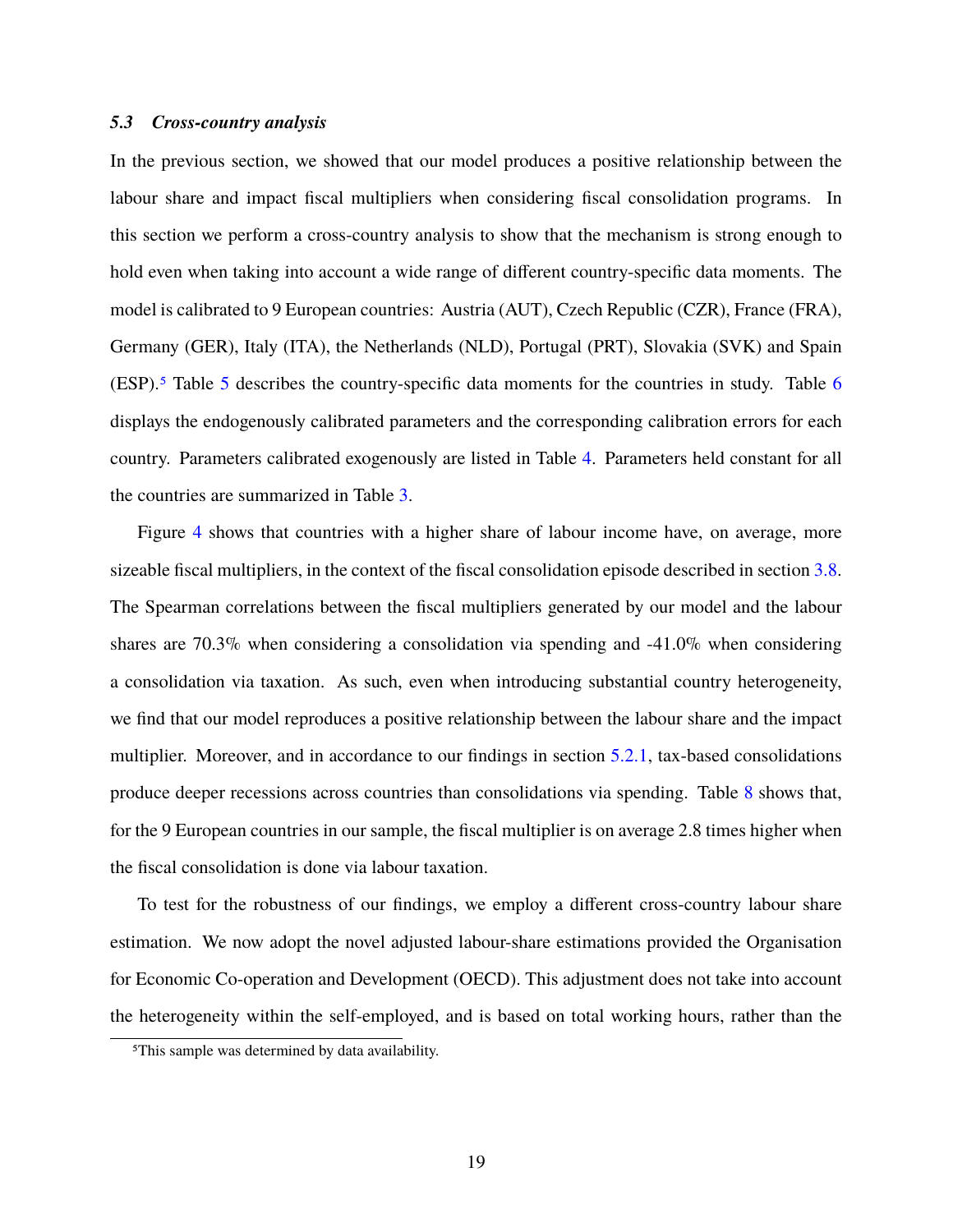

Figure 4: Impact multipliers and the labour share. On the left panel we have the cross-country relation for a consolidation via government spending (Spearman correlation coefficient 0.703), while on the right panel we have the cross-country relation for a consolidation via labour taxation (Spearman correlation coefficient -0.410).

total number of workers. The resulting adjusted labour income share is thus given by:

$$
LS = \frac{CE}{Y} \cdot \frac{Total \ hours \ worked \ by \ persons \ employed}{Total \ hours \ worked \ by \ employees}
$$
\n(22)

Figure 5 corroborates the cross-country relationship between the labour share and the fiscal multipliers detailed above. Countries with a higher labour share experience larger output drops on impact, both for tax and spending based consolidations. Using this different labour share estimation, the



**Figure 5:** Impact multipliers and the labour share, using OECD estimations. On the left panel we have the cross-country relation for a consolidation via government spending (Spearman correlation coefficient 0.667), while on the right panel we have the cross-country relation for a consolidation via labour taxation (Spearman correlation coefficient -0.500).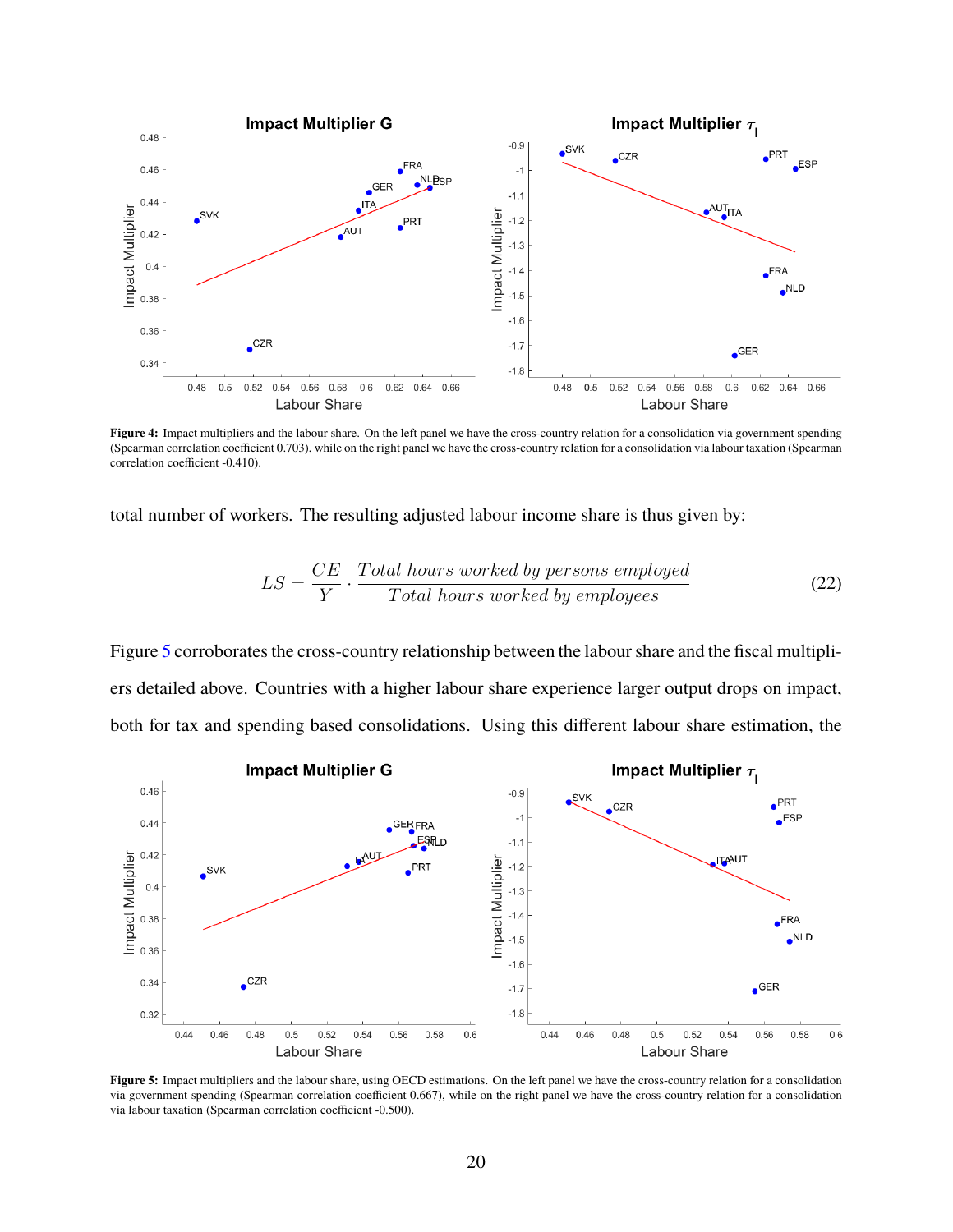Spearman correlations between the fiscal multipliers generated by our model and the labour shares are 66.7% when considering a consolidation via spending and -50.0% when considering a consolidation via taxation. We once again find that tax-based consolidations produce deeper recessions across countries than spending-based ones. As listed in Table 9, the fiscal multiplier is on average 2.9 times higher for a tax-based consolidation.

## **6 Conclusion**

This paper assesses how the labour share of income affects the mechanisms behind fiscal consolidation programs. We motivate this study by showing a pronounced labour-share heterogeneity within a sample of 15 European countries, along with a renewed academic interest in the structural factors affecting the fiscal multipliers.

We calibrate a life-cycle, overlapping generations model to a benchmark economy (Germany), under different labour share values. We find that a higher share of labour income induces a lower capital-to-labour ratio, a lower wage rate and a lower GDP per capita.

We then study how each of the calibrated economies react to an unexpected debt reduction program, financed either through a decrease in government spending or an increase in labour income taxation. We find that a consolidation via labour taxation has more severe effects than reductions in government spending: As the disposable income of workers is particularly affected with the tax increase, the short-run labour supply drops considerably more. This drop is strong enough to make workers consume their savings, so capital actually decreases in the following period.

Our results also show a positive relationship between the labour share and the impact fiscal multipliers, regardless of the fiscal instrument employed. We find two mechanisms at play: Firstly, as the opportunity cost of leisure is lower for higher labour share values, the drop in the labour supply following the fiscal shock is larger. Secondly, due to the higher weight of labour on production, the decrease in output for the same decrease in the labour is also higher. Following the announcement period, we get different results dependent on fiscal instrument employed by the government. Under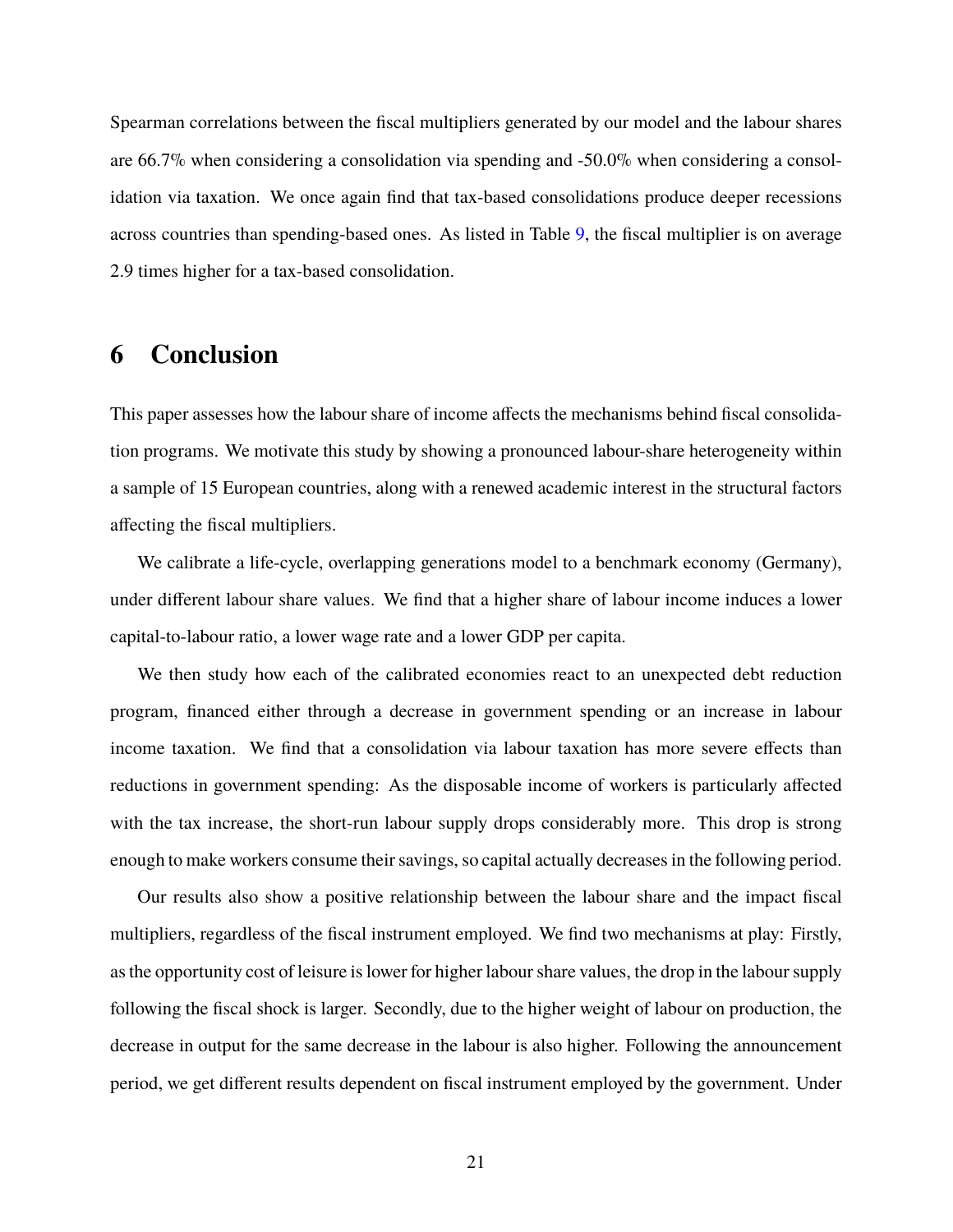the consolidation via spending, the relationship between the labour share and the fiscal multiplier remains positive throughout all periods. Under the consolidation via taxation, the relationship becomes negative following the first period after the fiscal shock, as the aforementioned drop in capital will have more severe consequences for a higher weight of capital on total production.

The positive relationship between the labour share and the impact fiscal multiplier is strong enough to hold even when taking into account a wide range of country-specific data moments from a sample of 9 European economies. As such, it is important to consider the labour share of income when evaluating fiscal multipliers across countries.

Our calibrations do not take into consideration the causes of labour share disparities across the countries in study. As such, further research is needed towards assessing how each source affects the fiscal multipliers. Moreover, since we treat certain parameters as constant, future research should test for the validity of such assumptions. As our analysis only evaluates fiscal consolidation programs, further studies are required to assess expansionary policies.

## **References**

- Alesina, A., Barbiero, O., Favero, C., Giavazzi, F., and Paradisi, M. (2015a). Austerity in 2009–13. *Economic Policy*, 30(83):383–437.
- Alesina, A., Favero, C., and Giavazzi, F. (2015b). The output effect of fiscal consolidation plans. *Journal of International Economics*, 96:S19–S42.
- Anderson, E., Inoue, A., and Rossi, B. (2016). Heterogeneous consumers and fiscal policy shocks. *Journal of Money, Credit and Banking*, 48(8):1877–1888.
- Arpaia, A., Pérez, E., and Pichelmann, K. (2009). Understanding labour income share dynamics in europe.
- Benabou, R. (2002). Tax and education policy in a heterogeneous-agent economy: What levels of redistribution maximize growth and efficiency? *Econometrica*, 70(2):481–517.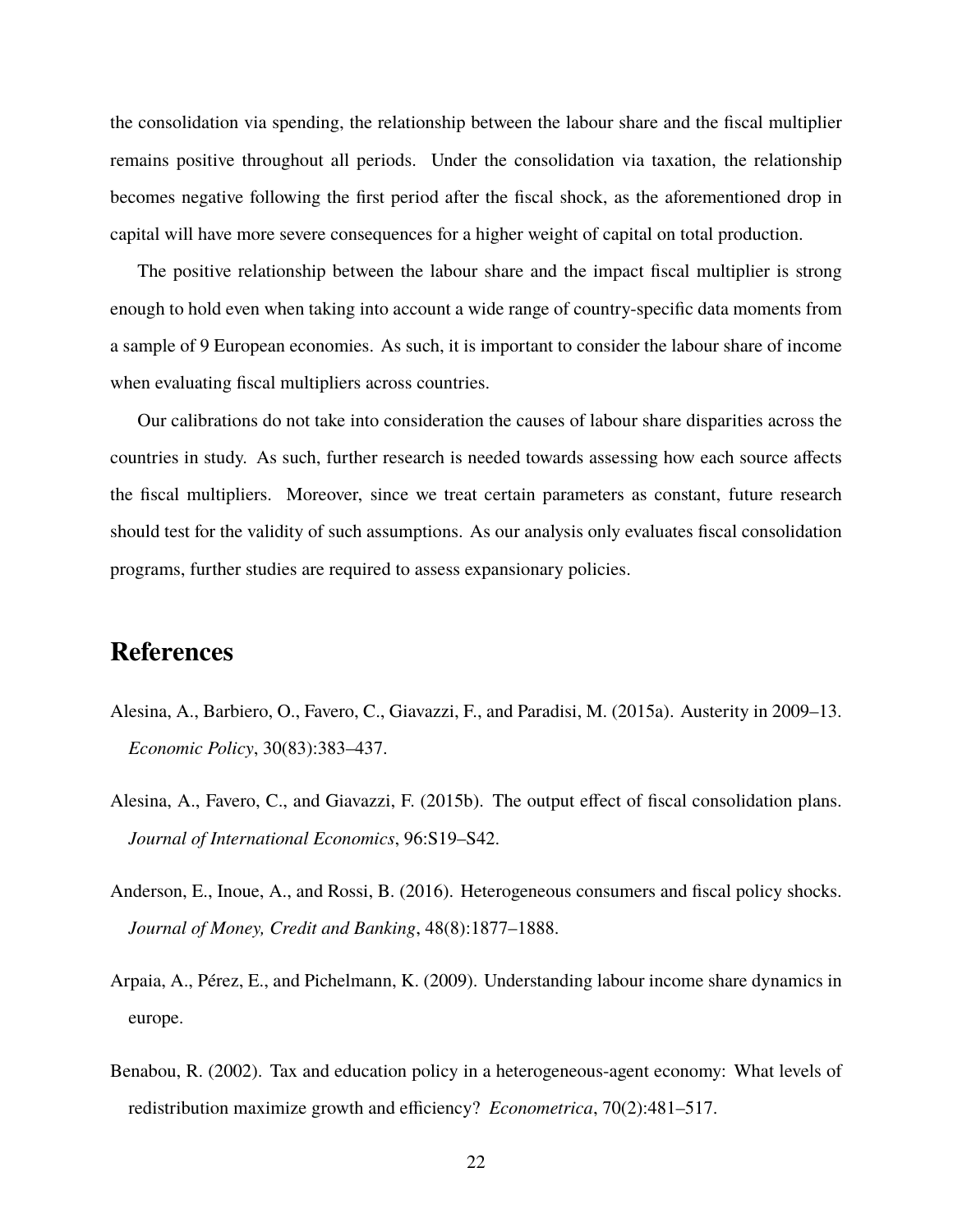Bentolila, S. and Saint-Paul, G. (2003). Explaining movements in the labor share. *Contributions in Macroeconomics*, 3(1).

Bernardino, T. (2019). Asset liquidity and fiscal consolidation programs.

- Blanchard, O. and Perotti, R. (2002). An empirical characterization of the dynamic effects of changes in government spending and taxes on output. *the Quarterly Journal of economics*, 117(4):1329–1368.
- Blanchard, O. J. and Leigh, D. (2013). Growth forecast errors and fiscal multipliers. *American Economic Review*, 103(3):117–20.
- Blanchard, O. J. and Leigh, D. (2014). Learning about fiscal multipliers from growth forecast errors. *IMF Economic Review*, 62(2):179–212.
- Brinca, P., Faria-e Castro, M., Homem Ferreira, M., and Holter, H. (2019a). The nonlinear effects of fiscal policy. *FRB St. Louis Working Paper*, (2019-15).
- Brinca, P., Holter, H. A., Krusell, P., and Malafry, L. (2016). Fiscal multipliers in the 21st century. *Journal of Monetary Economics*, 77:53–69.
- Brinca, P., Homem Ferreira, M., Franco, F. A., Holter, H. A., and Malafry, L. (2019b). Fiscal consolidation programs and income inequality. *Available at SSRN 3071357*.
- Carroll, C. D., Slacalek, J., and Tokuoka, K. (2014). The distribution of wealth and the mpc: implications of new european data. *American Economic Review*, 104(5):107–11.
- Guerriero, M. (2019). The labor share of income around the world: Evidence from a panel dataset.
- Guner, N., Lopez-Daneri, M., and Ventura, G. (2016). Heterogeneity and government revenues: Higher taxes at the top? *Journal of Monetary Economics*, 80:69–85.
- Holter, H. A., Krueger, D., and Stepanchuk, S. (2019). How do tax progressivity and household heterogeneity affect laffer curves? *Quantitative Economics*, 10(4):1317–1356.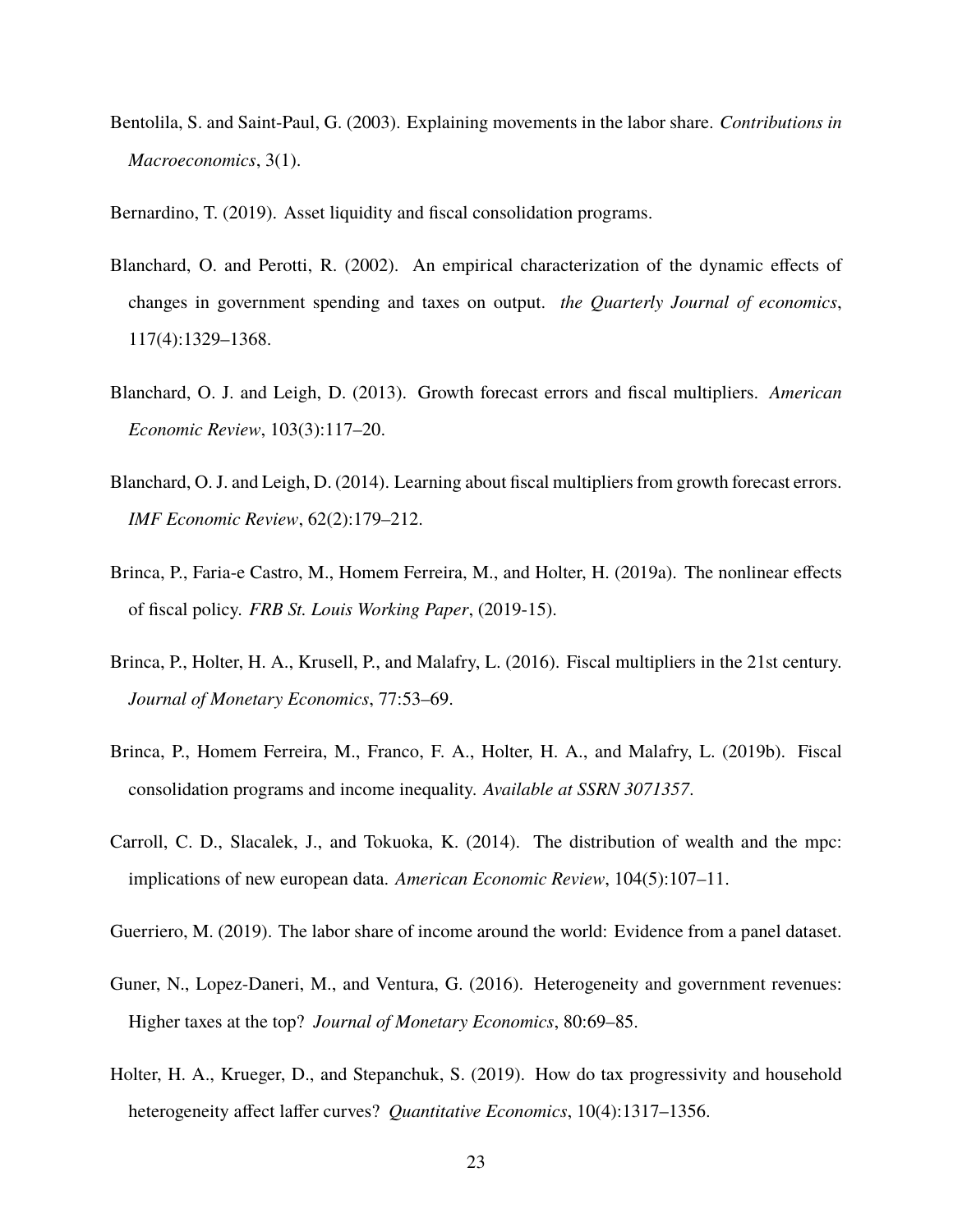- ILO (2013). *Global wage report 2012/13: Wages and equitable growth*. ILO Publications.
- ILO (2019). The global labour income share and distribution, methodological description.
- Ilzetzki, E., Mendoza, E. G., and Végh, C. A. (2013). How big (small?) are fiscal multipliers? *Journal of monetary economics*, 60(2):239–254.
- IMF (2007). *World Economic Outlook, April 2007: Spillovers and Cycles in the Global Economy*. International Monetary Fund.
- King, R. G. and Rebelo, S. T. (1999). Resuscitating real business cycles. *Handbook of macroeconomics*, 1:927–1007.
- Krueger, A. B. (1999). Measuring labor's share. *American Economic Review*, 89(2):45–51.
- OECD (2012). Labour losing to capital: what explains the declining labour share. *OECD Employment Outlook 2012*, pages 109–61.
- Pappa, E., Sajedi, R., and Vella, E. (2015). Fiscal consolidation with tax evasion and corruption. *Journal of International Economics*, 96:S56–S75.
- Trabandt, M. and Uhlig, H. (2011). The laffer curve revisited. *Journal of Monetary Economics*, 58(4):305–327.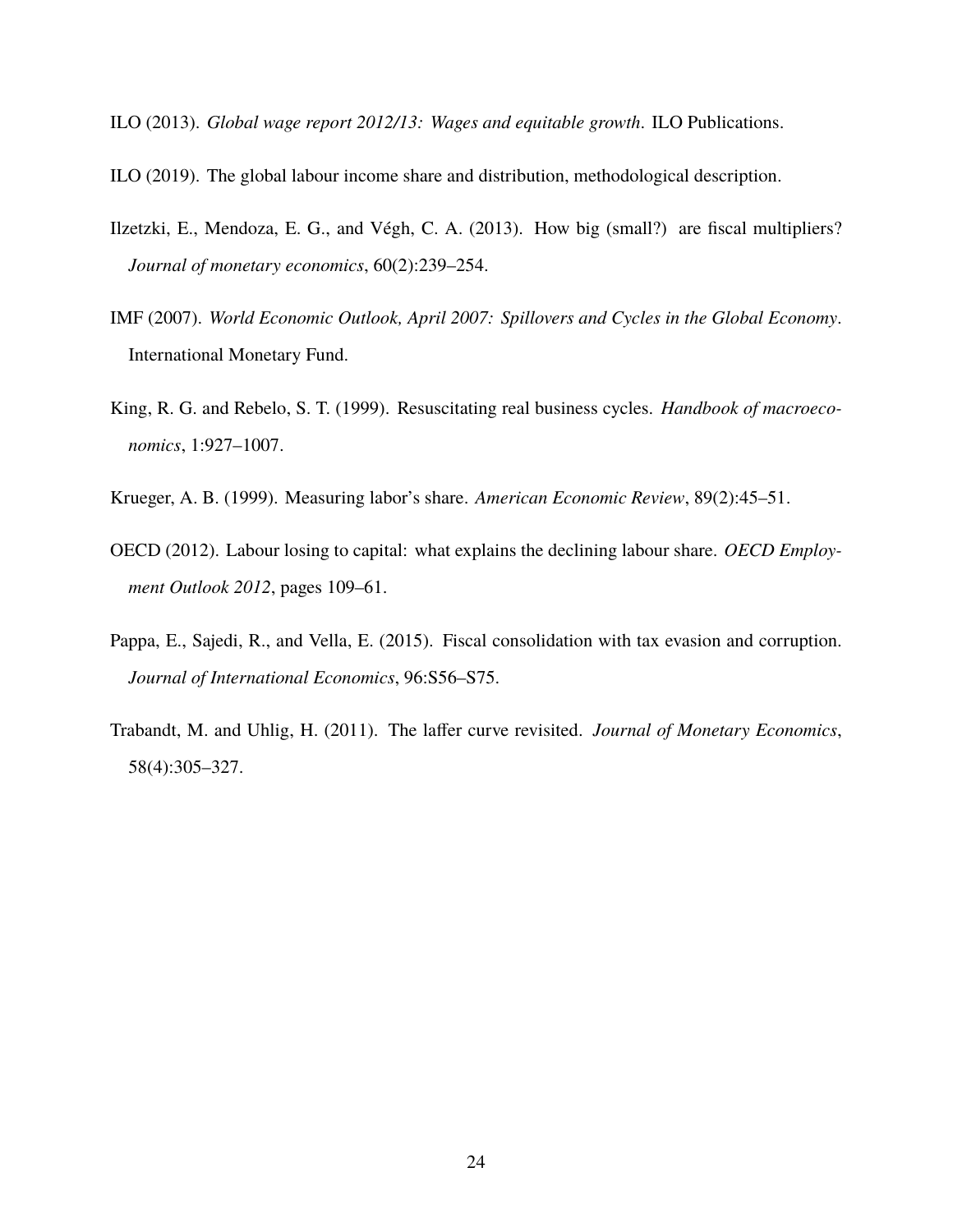## **A Appendix**

#### *A.1 Tax Function*

6 Given the tax function

$$
ya = \theta_0 y^{1-\theta_1}
$$

which we employ, the average tax rate is defined as

$$
ya = [1 - \tau(y)]y
$$

and thus

$$
\theta_0 y^{1-\theta_1} = [1 - \tau(y)]y
$$

and thus

 $1-\tau(y)=\theta_0y^{-\theta_1}$  $\tau(y) = 1 - \theta_0 y^{-\theta_1}$  $T(y) = \tau(y).y = y - \theta_0 y^{1-\theta_1}$  $T'(y) = 1 - (1 - \theta_1)\theta_0 y^{-\theta_1}$ 

Thus the tax wedge for any two incomes  $(y_1, y_2)$  is given by:

$$
1 - \frac{1 - \tau(y_2)}{1 - \tau(y_1)} = 1 - \left(\frac{y_2}{y_1}\right)^{-\theta_1}
$$
 (23)

and therefore independently of the scaling parameter  $\theta_0$ . Thus by construction one can raise average taxes by lowering  $\theta_0$  and not change the progressivity of the tax code, since (as long as tax progressivity is defined by the tax wedges) the progressivity of the tax code is uniquely determined

<sup>6</sup>This appendix is borrowed from Holter et al. (2019)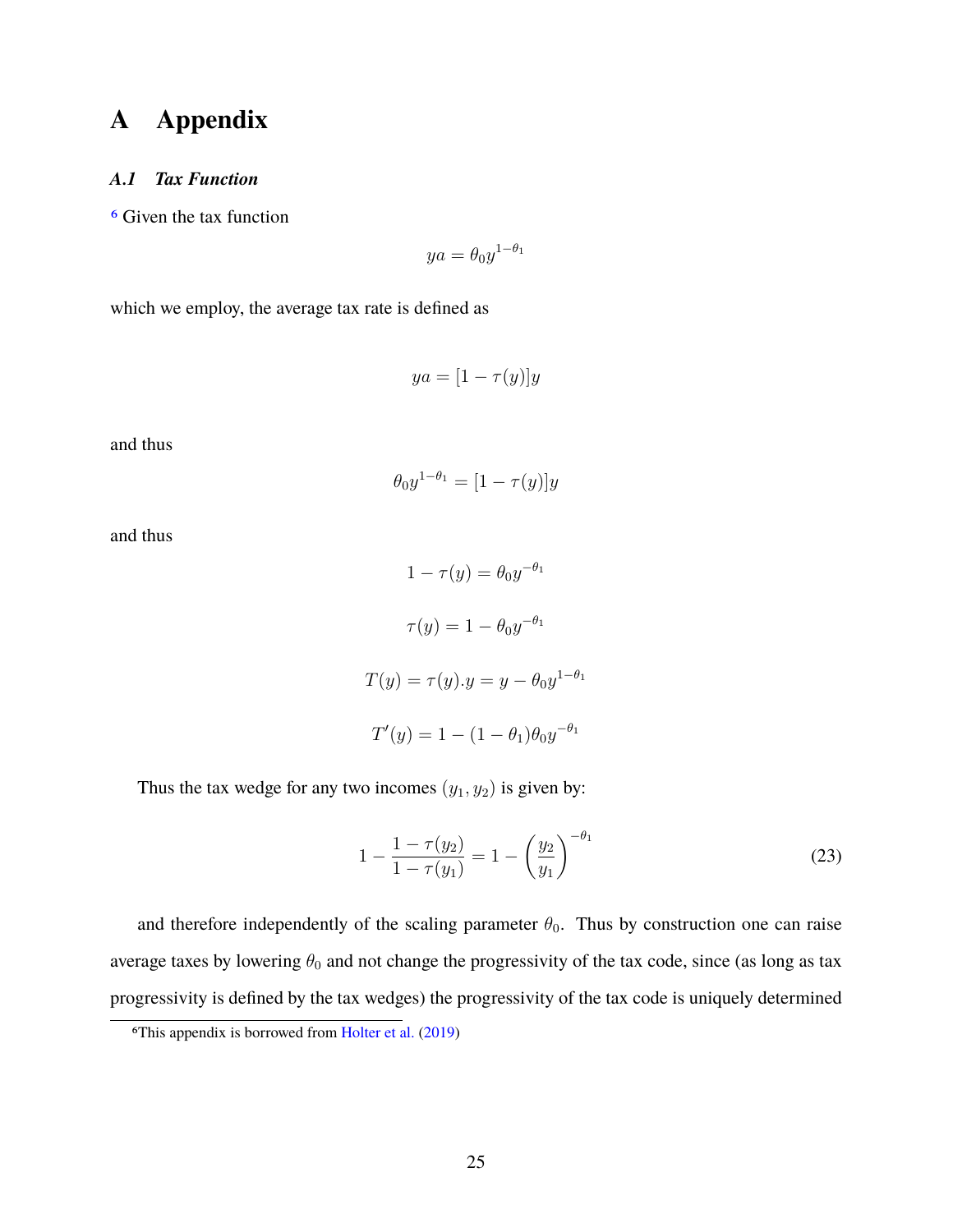by the parameter  $\theta_1$ .7

#### *A.2 Definition of a Transition Equilibrium after the Unanticipated Fiscal Consolidation Shock*

<sup>8</sup> We define a recursive competitive equilibrium along the transition between steady states as follows:

Given the initial capital stock, the initial distribution of households and initial taxes, respectively  $K_0$ ,  $\phi_0$  and  $\{\tau_l, \tau_c, \tau_k, \tau_{SS}, \tilde{\tau}_{SS}\}_{t=1}^{t=\infty}$ , a competitive equilibrium is a sequence of individual functions for the household,  $\{V_t, c_t, k'_t, n_t\}_{t=1}^{t=\infty}$ , of production plans for the firm,  $\{K_t, L_t\}_{t=1}^{t=\infty}$ , factor prices,  $\{r_t, w_t\}$ , government transfer  $\{g_t, \Psi_t, G_t\}_{t=1}^{t=\infty}$ , government debt,  $\{B_t\}_{t=1}^{t=\infty}$ , inheritance from the dead,  $\{\Gamma_t\}_{t=1}^{t=\infty}$ , and of measures,  $\{\Phi_t\}_{t=1}^{t=\infty}$ , such that for all t:

- 1. Given the factor prices and the initial conditions the consumers' optimization problem is solved by the value function  $V(k, \beta, a, u, j)$  and the policy functions  $c(k, \beta, a, u, j)$ ,  $k'(k, \beta, a, u, j)$ , and  $n(k, \beta, a, u, j)$
- 2. Markets clear:

$$
K_{t+1} + B_t = \int k_t d\Phi_t
$$

$$
L_t = \int n_t(k_t, \beta, a, u, j) d\Phi_t
$$

$$
\int c_t d\Phi_t + K_{t+1} + G_t = (1 - \delta)K_t + K^{\alpha}L^{1-\alpha}
$$

3. The factor prices satisfy:

$$
w_t = (1 - \alpha) \left(\frac{K_t}{L_t}\right)^{\alpha}
$$

$$
r_t = \alpha \left(\frac{L_t}{K_t}\right)^{1 - \alpha} - \delta
$$

7Note that

$$
1 - \tau(y) = \frac{1 - T'(y)}{1 - \theta_1} > 1 - T'(y)
$$

and thus as long as  $\theta_1 \in ]0,1[$  we have that

$$
T'(y) > \tau(y)
$$

and thus marginal tax rates are higher than average tax rates for all incomes.

<sup>8</sup>This appendix is borrowed from Brinca et al. (2019b).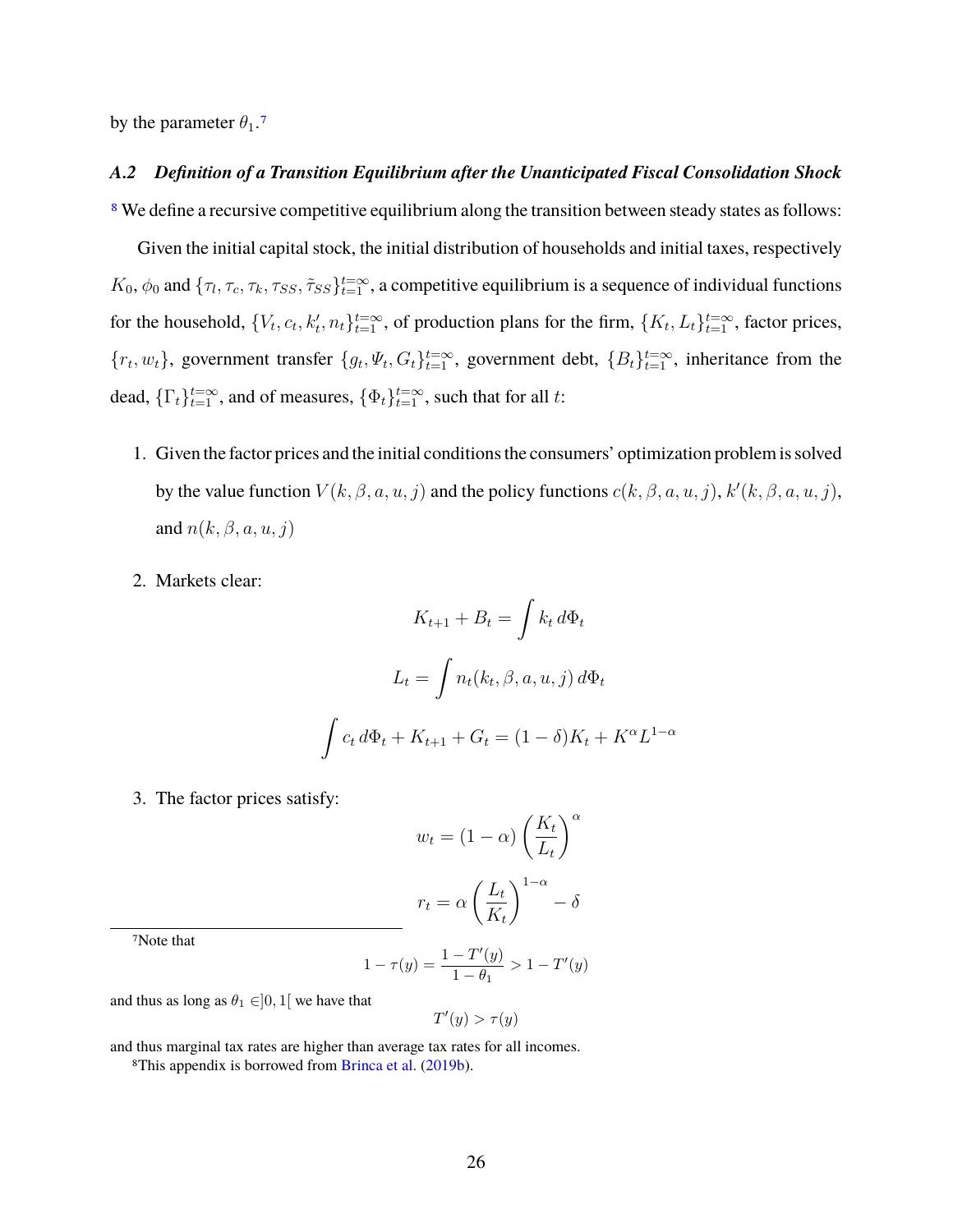4. The government budget balances:

$$
g_t \int d\Phi_t + G_t + r_t B_t = \int \left( \tau_k r_t (k_t + \Gamma_t) + \tau_c c_t + n_t \tau_l \left( \frac{n_t w_t(a, u, j)}{1 + \tilde{\tau}_{SS}} \right) \right) d\Phi_t + (B_{t+1} - B_t)
$$

5. The social security system balances:

$$
\psi_t \int_{j \geq 65} d\Phi_t = \frac{\tilde{\tau}_{SS} + \tau_{SS}}{1 + \tilde{\tau}_{SS}} \left( \int_{j \geq 65} n_t w_t d\Phi_t \right)
$$

6. The assets of the dead are uniformly distributed among the living:

$$
\Gamma_t \int \omega(j)_t d\Phi_t = \int (1 - \omega(j)) k_t d\Phi_t
$$

7. Aggregate law of motion:

$$
\phi_{t+1} = \gamma_t(\phi_t)
$$

### *A.3 Additional Figures and Tables*

| <b>Parameter</b> |       | <b>Value</b> Description         | <b>Source</b>                 |
|------------------|-------|----------------------------------|-------------------------------|
| $\delta$         | 0.06  | Depreciation rate of capital     | Literature                    |
| $\mu$            |       | 0.335 Persistence in equation 7  | Estimated with PSID 1968-1997 |
| $\sigma_a$       | 0.423 | Variance of the ability          | Brinca et al. $(2016)$        |
| $\sigma$         | 12    | Risk-aversion factor             | Literature                    |
| $\eta$           |       | <b>Inverse Frisch Elasticity</b> | Trabandt and Uhlig (2011)     |

**Table 3:** Parameters held constant across countries.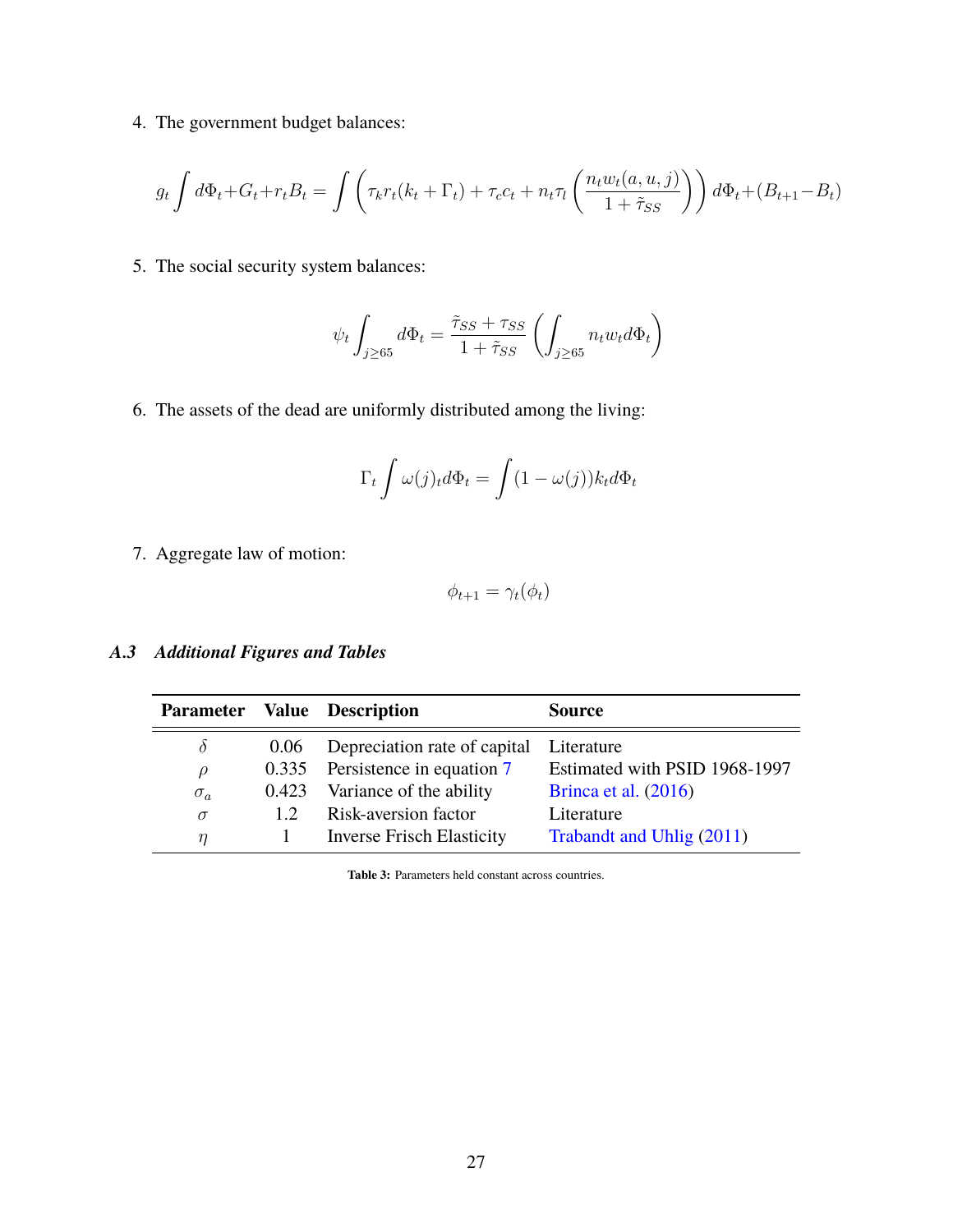|             | Age profile |            |            | <b>Taxes</b> |            |             |             |          |          | <b>Labour Shares</b> |             |
|-------------|-------------|------------|------------|--------------|------------|-------------|-------------|----------|----------|----------------------|-------------|
| Country     | $\gamma_1$  | $\gamma_2$ | $\gamma_3$ | $\theta_0$   | $\theta_1$ | $\tau_{SS}$ | $\tau_{SS}$ | $\tau_c$ | $\tau_k$ | $LS_{ILO}$           | $LS_{OECD}$ |
| Austria     | 0.155       | $-0.004$   | $3.0e-0.5$ | 0.939        | 0.187      | 0.217       | 0.181       | 0.196    | 0.240    | 0.582                | 0.538       |
| Czech R.    | 0.174       | $-0.004$   | $3.0e-0.5$ | 0.988        | 0.143      | 0.350       | 0.125       | 0.182    | 0.220    | 0.518                | 0.473       |
| France      | 0.384       | $-0.008$   | $6.0e-0.5$ | 0.915        | 0.142      | 0.434       | 0.135       | 0.183    | 0.355    | 0.624                | 0.567       |
| Germany     | 0.176       | $-0.003$   | $2.3e-0.5$ | 0.881        | 0.221      | 0.206       | 0.210       | 0.155    | 0.233    | 0.602                | 0.555       |
| Italy       | 0.114       | $-0.002$   | $1.4e-05$  | 0.897        | 0.180      | 0.329       | 0.092       | 0.145    | 0.340    | 0.595                | 0.531       |
| Netherlands | 0.307       | $-0.007$   | $4.9e-05$  | 0.938        | 0.254      | 0.102       | 0.200       | 0.194    | 0.293    | 0.636                | 0.574       |
| Portugal    | 0.172       | $-0.004$   | $2.6e-0.5$ | 0.937        | 0.136      | 0.238       | 0.110       | 0.194    | 0.293    | 0.624                | 0.565       |
| Slovakia    | 0.096       | $-0.002$   | 1.7e-05    | 0.974        | 0.105      | 0.326       | 0.131       | 0.181    | 0.151    | 0.459                | 0.431       |
| Spain       | 0.114       | $-0.002$   | 1.4e-05    | 0.904        | 0.148      | 0.305       | 0.064       | 0.144    | 0.296    | 0.645                | 0.568       |

Table 4: Parameters calibrated exogenously. *Notes:* The age profile of wages,  $\gamma_1$ ,  $\gamma_2$  and  $\gamma_3$  are estimated according to equation (19), using the most recent LIS survey available before 2008. Data for Portugal comes from Quadros de Pessoal 2009 database.  $\theta_0$  and  $\theta_1$  are estimated according to equation 10.  $\tilde{\tau}_{SS}$  and  $\tau_{SS}$  are the average social security taxes paid by the employer and by the employee, respectively, u OECD data of 2001-2007.  $\tau_c$  and  $\tau_k$  come from Trabandt and Uhlig (2011) or calculated using their approach. They represent the average effective tax rate from 1995-2007.  $LS_{ILO}$  is estimated according to equation 20.  $LS_{OECD}$  is estimated according to equation 22.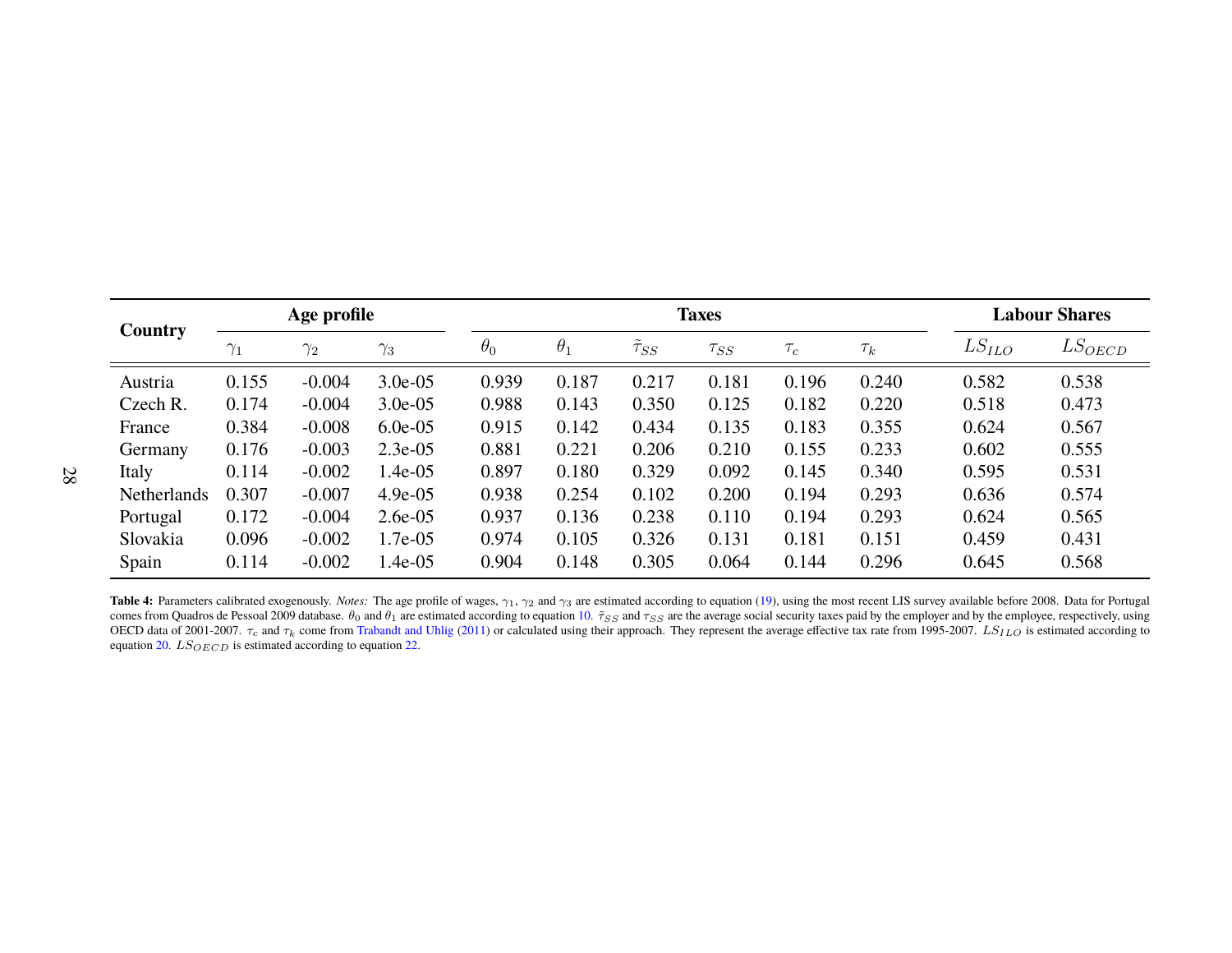| Country            | Q1        | Q2     | Q <sub>3</sub> | K/Y   | $\bar{n}$ | Var $ln(w)$ |
|--------------------|-----------|--------|----------------|-------|-----------|-------------|
| Austria            | $-0.0097$ | 0.0225 | 0.1858         | 3.359 | 0.226     | 0.199       |
| Czech R.           | 0.0043    | 0.0612 | 0.2213         | 6.203 | 0.236     | 0.174       |
| France             | 0.0010    | 0.0539 | 0.2616         | 3.392 | 0.184     | 0.478       |
| Germany            | $-0.0036$ | 0.0273 | 0.1788         | 3.013 | 0.189     | 0.354       |
| Italy              | 0.0086    | 0.1025 | 0.3237         | 3.943 | 0.200     | 0.225       |
| <b>Netherlands</b> | $-0.0252$ | 0.0499 | 0.3026         | 2.830 | 0.200     | 0.282       |
| Portugal           | 0.0058    | 0.0821 | 0.2660         | 3.229 | 0.249     | 0.298       |
| Slovakia           | 0.0546    | 0.2069 | 0.4495         | 3.799 | 0.204     | 0.250       |
| Spain              | 0.0175    | 0.1289 | 0.3417         | 3.378 | 0.183     | 0.225       |

Table 5: Calibration Targets -  $M_d$ . *Notes:* The average share of wealth held by the households in the cohort of 75-80 years old relative to the total population mean is the  $7^{th}$  target. It was used the U.S. measure which is equal to 1.5134. Q1, Q2 and Q3 are the three quartiles of the cumulative distribution of net wealth derived from LWS.  $K/Y$  is derived from PWT 8.0, average from 1990-2011.  $\bar{n}$  is average hours worked per capita derived from OECD data 1990-2011. Var  $\ln(w)$  is the variance of log wages from the most recent LIS survey available before 2008. Data for Portugal comes from Quadros de Pessoal 2009 database.

| Country            | $\beta_1$ | $\beta_2$ | $\beta_3$ | $\boldsymbol{b}$ | $\chi$ | $\varphi$ | $\sigma_{\epsilon}$ | L     |
|--------------------|-----------|-----------|-----------|------------------|--------|-----------|---------------------|-------|
| Austria            | 0.945     | 0.957     | 0.988     | 0.06             | 12.48  | 3.05      | 0.201               | 0.944 |
| Czech R.           | 0.984     | 0.987     | 1.028     | $-0.02$          | 14.33  | 7.60      | 0.136               | 1.694 |
| France             | 0.951     | 0.982     | 1.006     | 0.20             | 16.43  | 2.96      | 0.506               | 0.586 |
| Germany            | 0.922     | 0.950     | 0.984     | 0.10             | 14.91  | 2.77      | 0.439               | 0.452 |
| Italy              | 0.974     | 0.984     | 1.006     | $-0.02$          | 17.20  | 4.90      | 0.257               | 0.847 |
| <b>Netherlands</b> | 0.941     | 0.967     | 0.979     | 0.23             | 14.00  | 2.55      | 0.263               | 0.919 |
| Portugal           | 0.948     | 0.953     | 0.983     | 0.00             | 10.65  | 4.70      | 0.380               | 1.041 |
| Slovakia           | 0.949     | 0.950     | 0.960     | $-0.05$          | 13.50  | 4.92      | 0.316               | 2.479 |
| Spain              | 0.967     | 0.975     | 0.993     | $-0.10$          | 23.71  | 5.05      | 0.258               | 2.036 |

**Table 6:** Parameters calibrated endogenously using ILO labour share estimations. L corresponds to the Loss function value in equation 21.

| Country            | $\beta_1$ | $\beta_2$ | $\beta_3$ | $\boldsymbol{b}$ | $\chi$ | $\varphi$ | $\sigma_{\epsilon}$ | L     |
|--------------------|-----------|-----------|-----------|------------------|--------|-----------|---------------------|-------|
| Austria            | 0.942     | 0.950     | 0.980     | 0.10             | 11.38  | 2.45      | 0.201               | 1.429 |
| Czech R.           | 0.981     | 0.983     | 1.024     | 0.02             | 12.43  | 6.30      | 0.136               | 1.200 |
| France             | 0.943     | 0.974     | 0.997     | 0.18             | 14.43  | 2.56      | 0.506               | 0.853 |
| Germany            | 0.912     | 0.943     | 0.974     | 0.12             | 13.71  | 2.13      | 0.436               | 1.150 |
| Italy              | 0.966     | 0.976     | 0.998     | $-0.02$          | 15.10  | 4.00      | 0.257               | 0.803 |
| <b>Netherlands</b> | 0.930     | 0.955     | 0.967     | 0.29             | 12.50  | 2.05      | 0.263               | 0.880 |
| Portugal           | 0.940     | 0.943     | 0.973     | 0.00             | 9.55   | 3.80      | 0.380               | 0.601 |
| Slovakia           | 0.944     | 0.945     | 0.956     | $-0.11$          | 12.50  | 4.52      | 0.316               | 2.264 |
| Spain              | 0.955     | 0.963     | 0.981     | $-0.11$          | 20.31  | 4.05      | 0.258               | 1.653 |

**Table 7:** Parameters calibrated endogenously, using OECD labour share estimations. L corresponds to the Loss function value in equation 22.